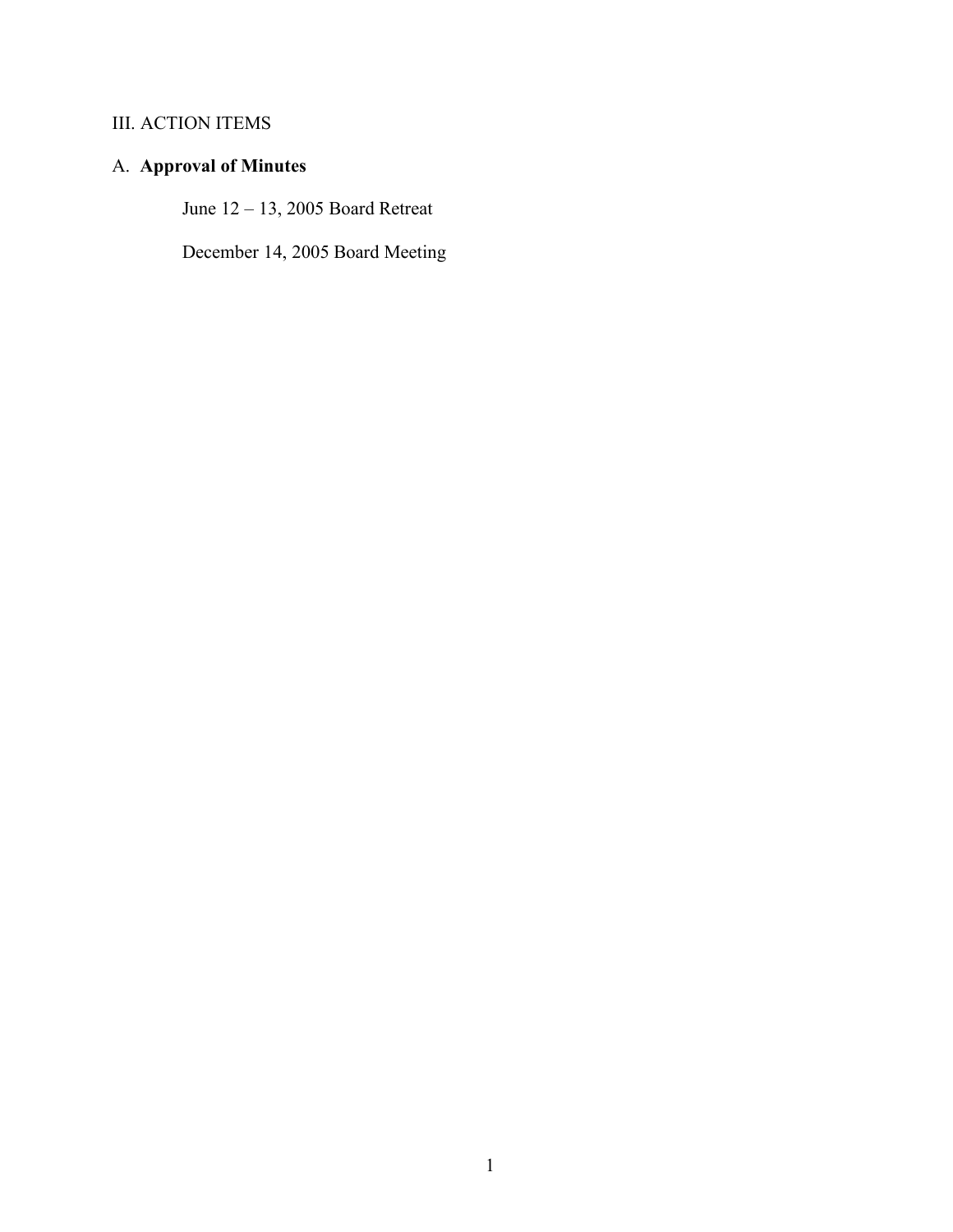1. Faculty and Administrative Employees **[FINAL READING]**

Terminology change from "Termination with Notice" to "Nonrenewal of Contract" to reflect the true description of the process, reduce confusion, distinguish nonrenewal based on no further need for an individual's services from termination for cause based on misbehavior and remove the perceived stigma implied from a "termination"

This change to the Board *Regulation* was introduced at the December 14, 2005 Board of Trustees meeting and is presented to the Board for final consideration.

[See revised text on following pages.]

**It is recommended that the Board of Trustees approve the revision to Board** *Regulation* **[II.B.4.b.].**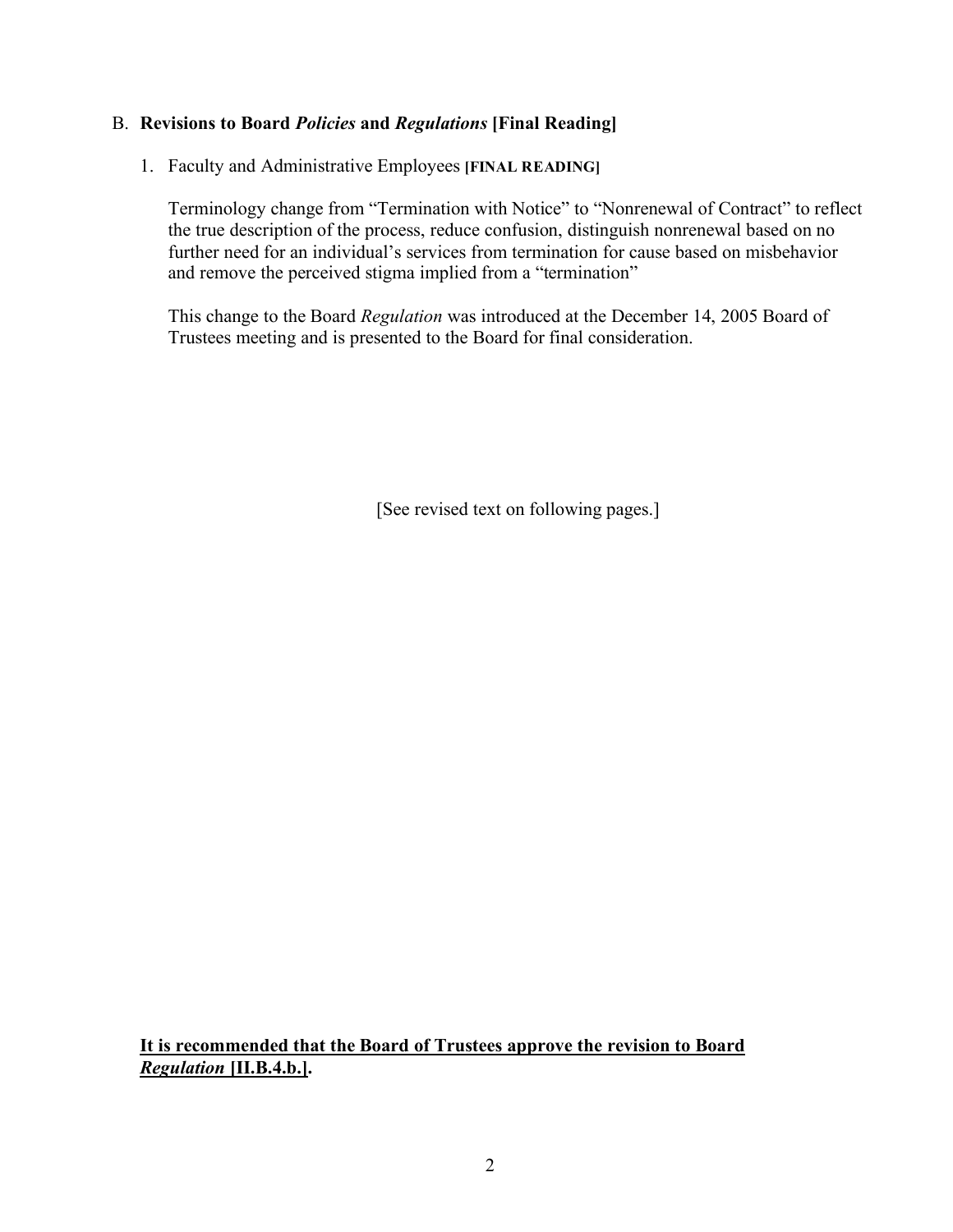

REGULATIONS

Issued: July 12, 1999

Section: B. Faculty and Administrative Employees

Subsection: 4.b. Termination With Notice

- b. Termination With Notice Nonrenewal of Contract
	- (1) The President shall be employed by and serve at the pleasure of the Board unless employment contract specifies otherwise. If the President agrees, the Board may accept a resignation in lieu of termination or to terminate nonrenewal of the contract of the President without stated reasons. Unless the employment contract specifies otherwise, the President shall receive written notice of termination nonrenewal, signed by the Chairperson of the Board, as follows:
		- (a) in the first or second year of employment as President, not later than six (6) months prior to the termination final date of employment specified in the notice;
		- (b) in the third or subsequent year of employment as President, not later than twelve (12) months prior to the termination final date of employment specified in the notice.
	- (2) Other employees, Employees, other than employees *except those* with a temporary appointment (including employees whose appointment is supported by grant or contract funds), who by mutual agreement of the employee and Board, tender a resignation in lieu of termination or termination without stated reasons, shall receive written notice of termination nonrenewal signed by the President as follows:
		- (a) in the first year of employment at the University, not later than three  $(3)$ months prior to the termination final date of employment specified in the notice;
		- (b) in the second through fifth year of employment at the University, not later than six (6) months prior to the termination final date of employment specified in the notice; and
		- (c) in the sixth or subsequent year of employment at the University, not later than twelve (12) months prior to the termination final date of employment specified in the notice.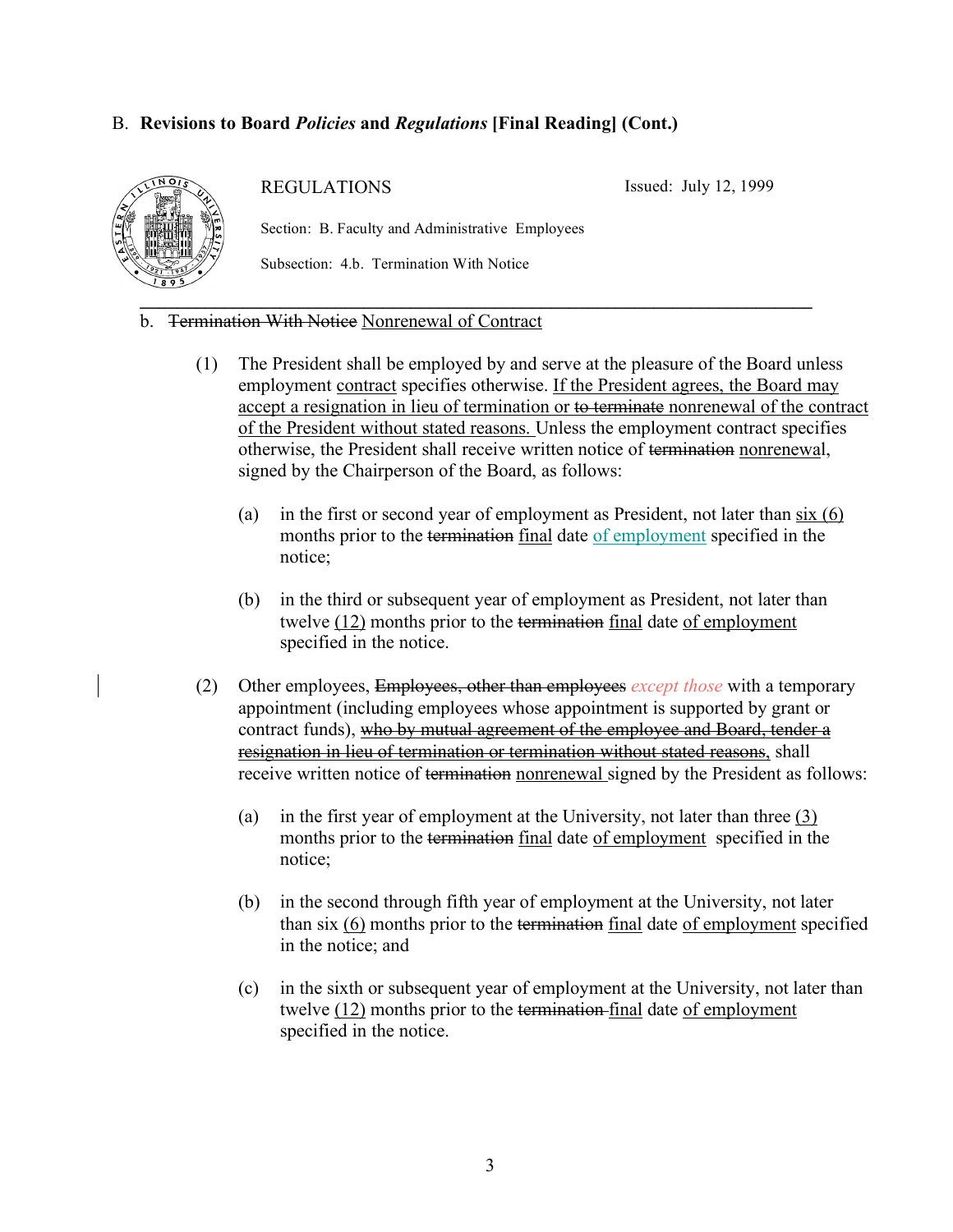(3) Employees whose contracts are not renewed terminated in accordance with this paragraph b. shall not be entitled to invoke the procedures for hearing provided in paragraph c. below. If such employees have academic rank (but not tenure) they shall not be entitled to return to a teaching position. If such employees have academic rank with tenure, they shall be entitled to return to a teaching position but not at his/her administrative salary. *Unless an employment contract specifies otherwise,* Tthe starting salary for such teaching position shall be at the sole discretion of the President, or in the case of the President at the sole discretion of the Board, with the exercise of such discretion to be made after consultation with the Dean of the College where the employee will be assigned to teach. The provisions for prior notice set forth in this paragraph b. shall not be applicable in cases involving termination for cause, in which cases the procedures specified in paragraph c. below shall apply. The President shall consult with the Board Chairperson prior to issuing a written notice of termination to a Provost/Vice President of Academic Affairs. This paragraph b. does not apply to the removal from office of Chairpersons.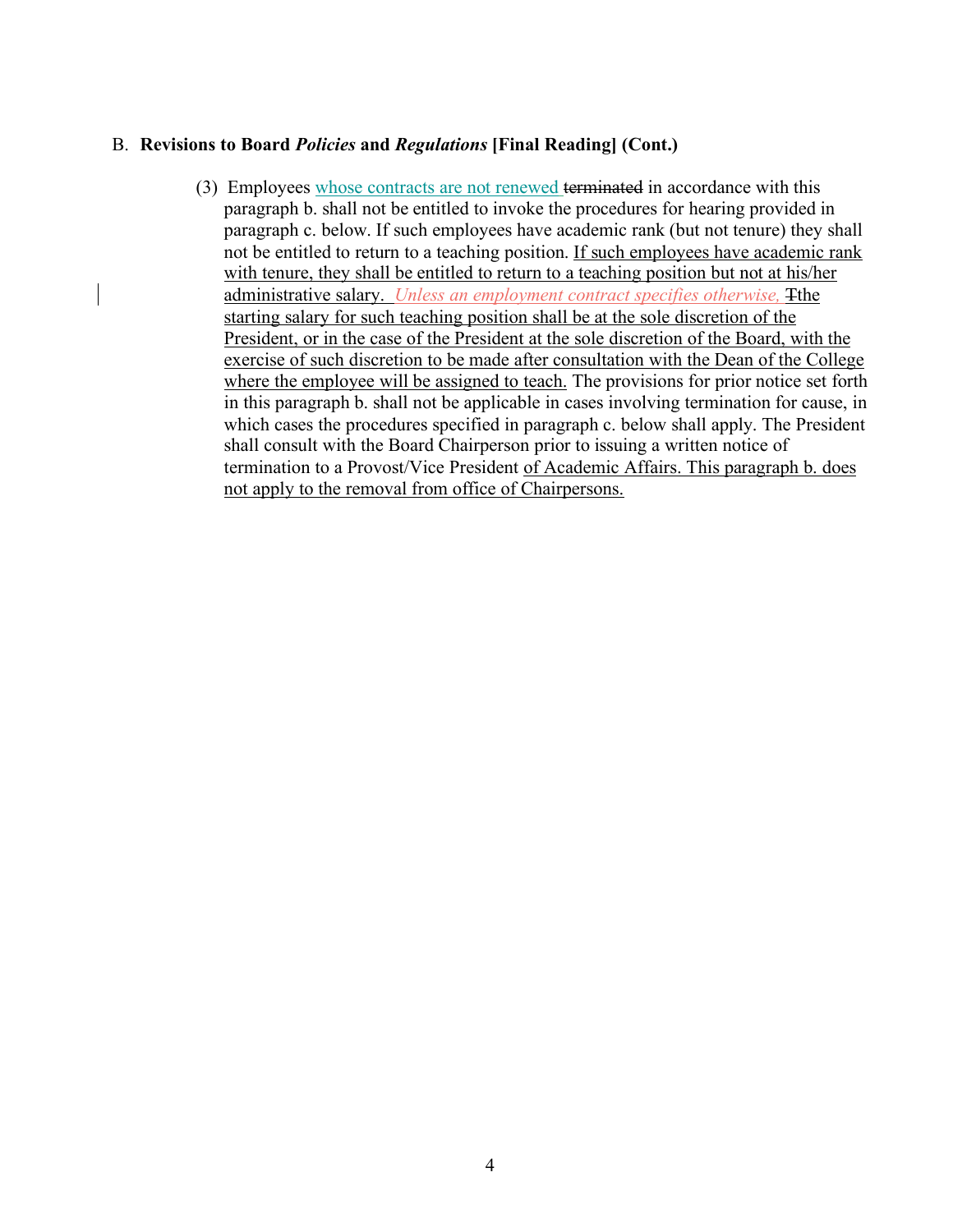2. Tuition and Mandatory Fees – Study Abroad Fee Structure **[FINAL READING]**

The following proposed change in the Study Abroad Fee structure would provide that establishment of charges for study abroad is consistent with all other fees.

This change to the Board *Regulation* was introduced at the December 14, 2005 Board of Trustees meeting and is presented to the Board for final consideration.

[See revised text on following page.]

**It is recommended that the Board of Trustees approve the revision to Board R***egulation* **[V.J.8.].**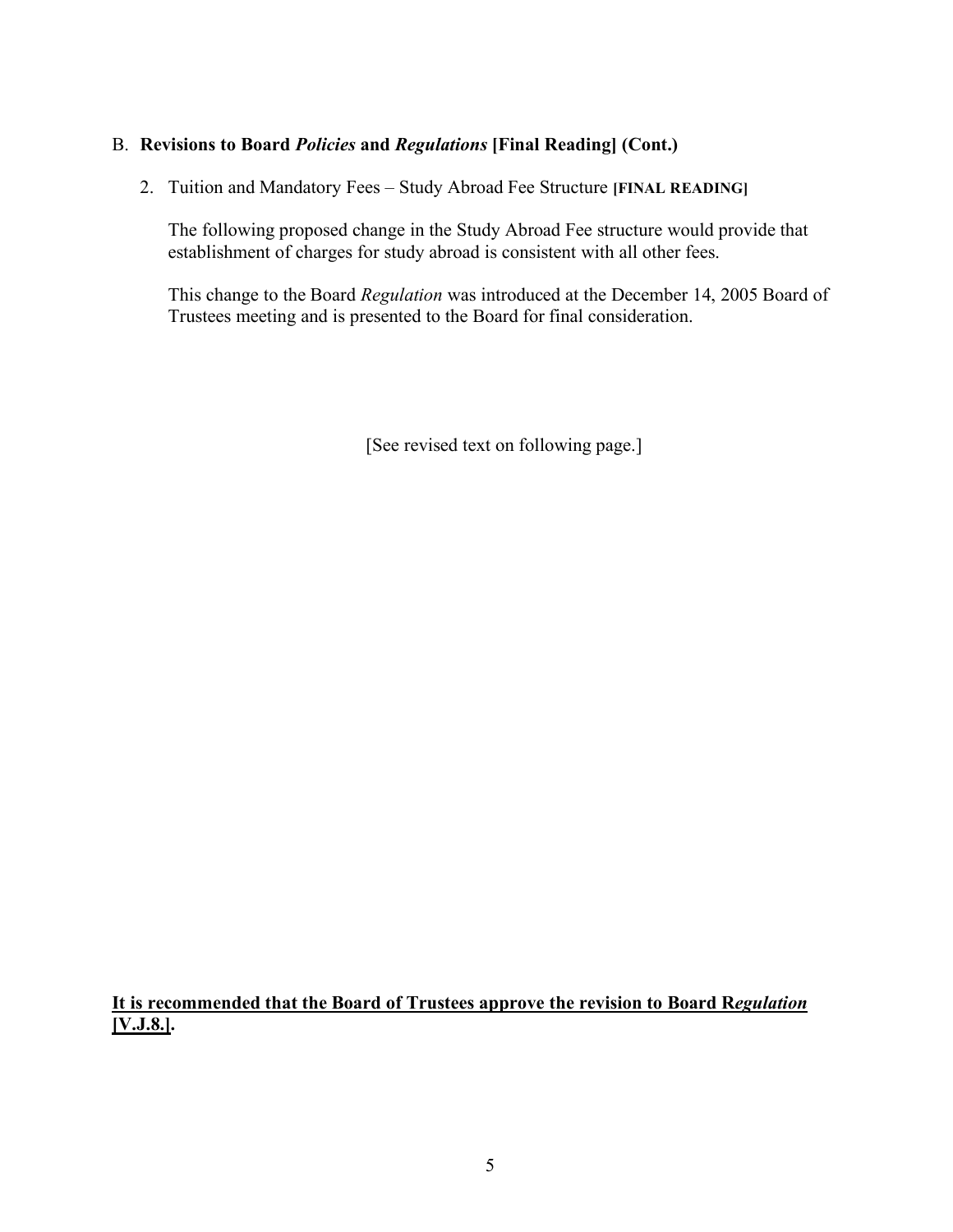

REGULATIONS

Issued: April 16, 2001

Section: V. Administrative Affairs

Subsection J. Tuition and Mandatory Fees

8. Students who are permitted to retain enrolled status at the University while attending a foreign university or studying under a University program abroad, in which they are paying foreign instructional costs, shall be charged a single fee equal to tuition for a two-hour course.

All students who are permitted to enroll for study abroad shall be charged a single fee which shall be approved following the procedures for all other non-mandatory fees.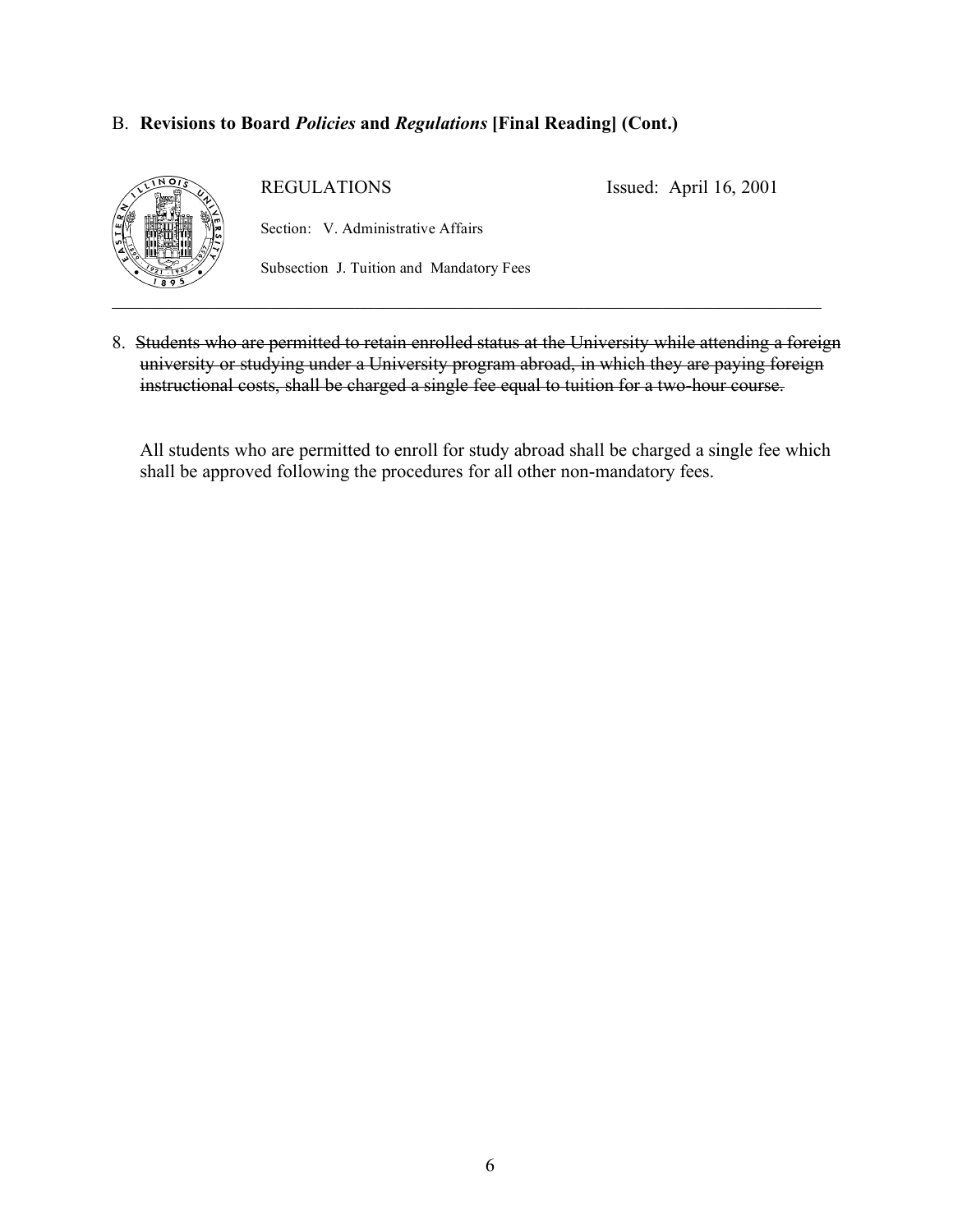#### 3. Honorary Degrees **[FINAL READING]**

The Board is asked to consider increasing the number of honorary degrees awarded each year from two to four. As the number of alumni increase every year, the opportunities to recognize their distinguished accomplishments also increase.

This change to the Board *Regulation* was introduced at the December 14, 2005 Board of Trustees meeting and is presented to the Board for final consideration.

[See revised text on following page.]

**It is recommended that the Board of Trustees approve the revision to Board** *Regulation* **[III.B.2.b.].**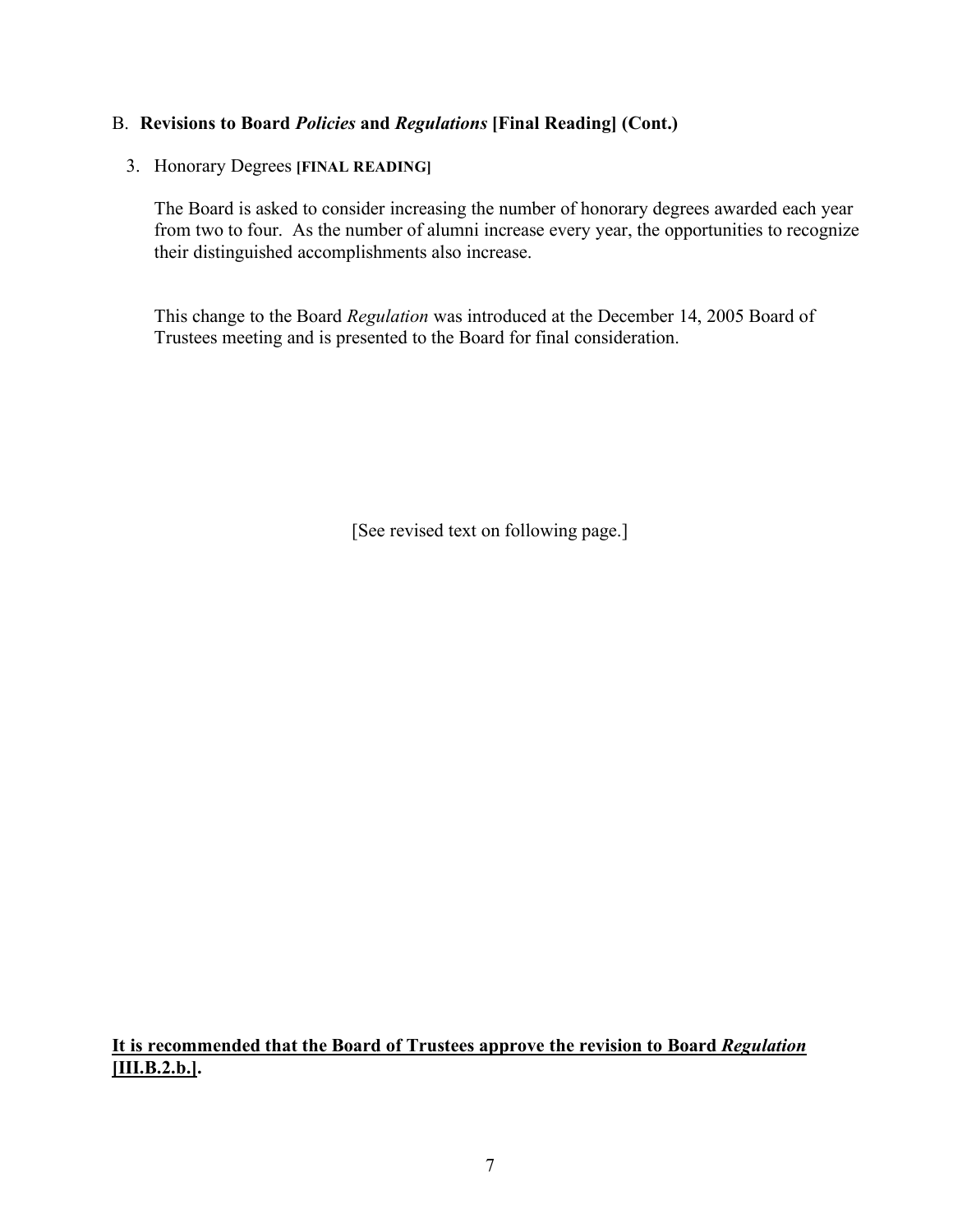

REGULATIONS

Issued: April 21, 1997

Section: III. Academic Affairs

Subsection B.2. Honorary Degrees

b. Procedure

Honorary degrees may be awarded only by approval of the Board upon the recommendation of the President. The President shall establish a representative committee, composed of faculty and academic staff, which shall recommend to the President proposed honorary degree recipients selected from nominations by the faculty, students, staff, and alumni. Before requesting Board approval, the President shall submit to the Chairperson written information concerning the candidate's achievements and any significant contributions to the University, the Board, higher education, or the State of Illinois. Unless an exception is approved by the Chairperson, Board approval of candidates must be obtained at least two months prior to the award of the degree and not more than **two four** honorary degrees may be awarded by the University each year.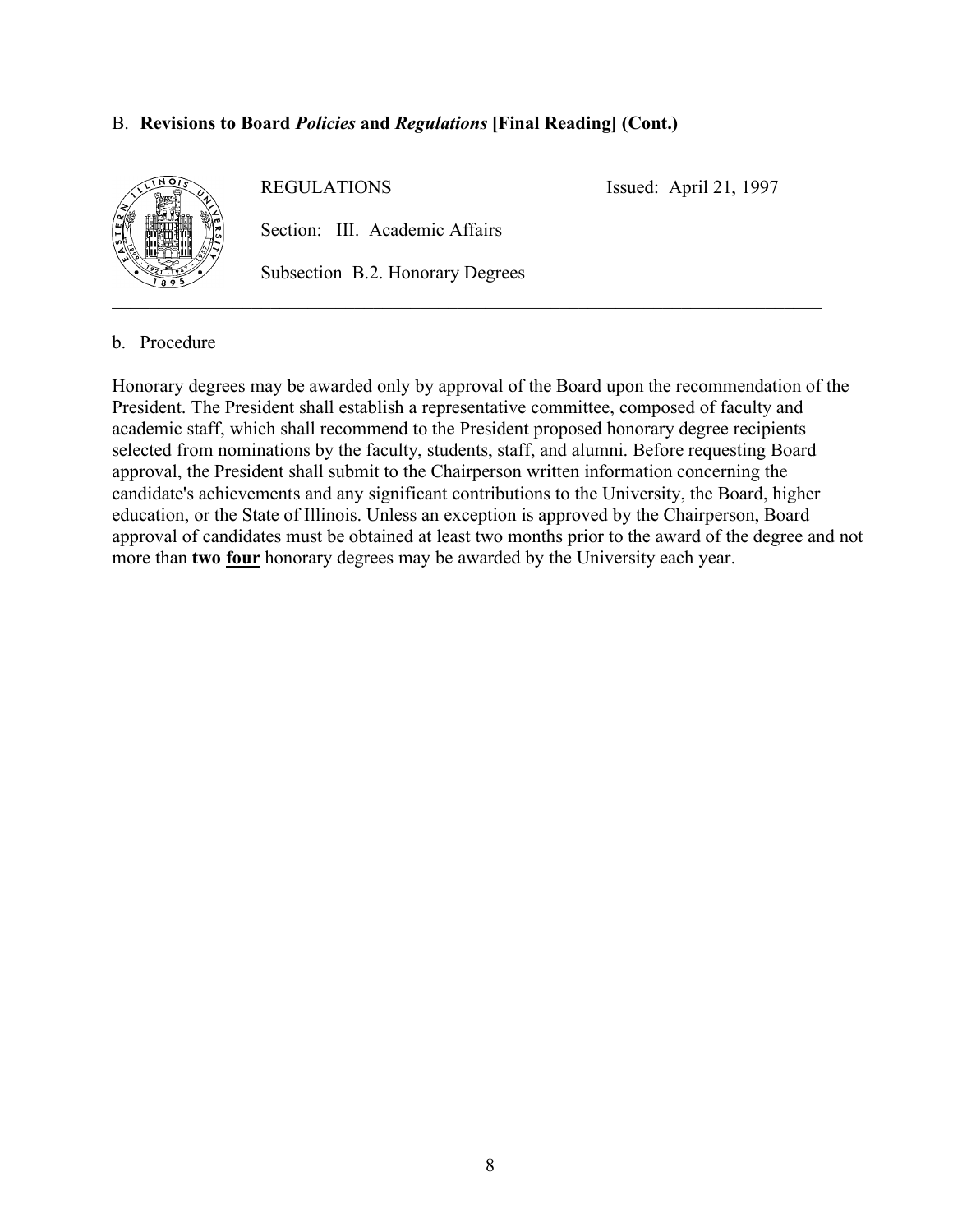## C. **Labor Agreement**

## **1. Successor Agreement – American Federation of State, County and Municipal Employees (AFSCME) Local #981 Service Unit**

| <b>Labor Agreement:</b>    | A tentative agreement was reached with AFSCME Local #981 Service<br>Unit, representing approximately 175 employees, on January 23, 2006.<br>The tentative agreement includes a three-year wage package with<br>minor language changes. The wage provisions would be effective for<br>the period September 15, 2005 through September 14, 2008. The<br>Union ratified the agreement on January 30, 2006.                                                                                                                                                                                                                        |              |
|----------------------------|--------------------------------------------------------------------------------------------------------------------------------------------------------------------------------------------------------------------------------------------------------------------------------------------------------------------------------------------------------------------------------------------------------------------------------------------------------------------------------------------------------------------------------------------------------------------------------------------------------------------------------|--------------|
| <b>Cost of Settlement:</b> | Under terms of the agreement, bargaining unit members would receive<br>a three (3) percent across-the-board increase effective September 15,<br>2005, a three (3) percent across-the-board increase effective<br>September 15, 2006 and a three (3) percent across-the- board increase<br>effective September 15, 2007. The parties also agreed to increase shift<br>pay \$0.05 per hour each contract year for a total of fifteen cents $(\$.15)$<br>over the term of the agreement. The effective date for the<br>implementation of shift differential payments would be the date the<br>agreement is approved by the Board. |              |
|                            | Estimated cost effective September 15, 2005                                                                                                                                                                                                                                                                                                                                                                                                                                                                                                                                                                                    | \$156,330.00 |
|                            | Estimated cost effective September 15, 2006                                                                                                                                                                                                                                                                                                                                                                                                                                                                                                                                                                                    | \$161,020.00 |
|                            | Estimated cost effective September 15, 2007                                                                                                                                                                                                                                                                                                                                                                                                                                                                                                                                                                                    | \$165,020.00 |

## **It is recommended that the Board of Trustees approve this labor agreement.**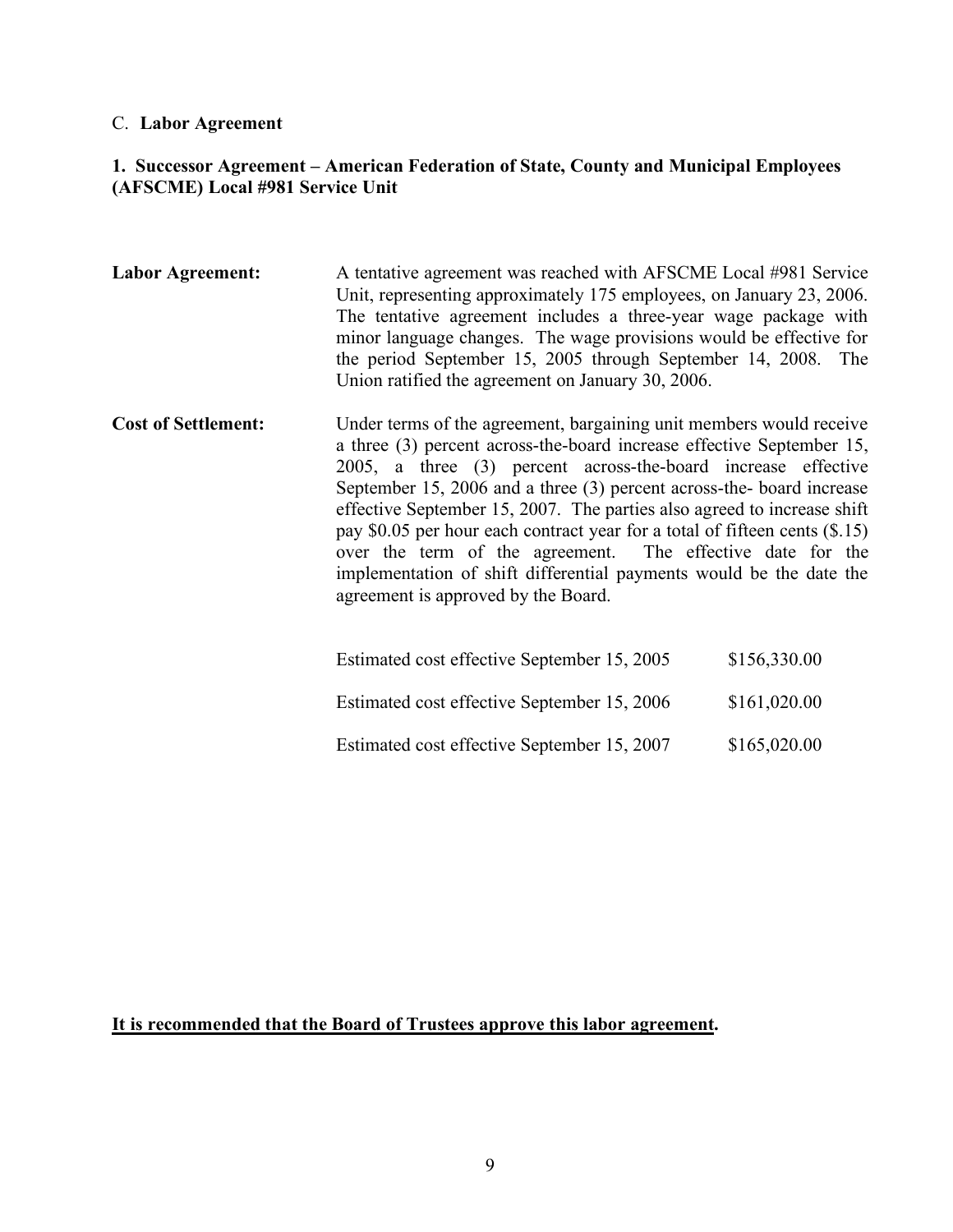## D. **Housing Rates**

#### **RESIDENCE HALLS & GREEK COURT** Effective Fall Semester 2006

| <b>School Year Room and Board</b><br>7 Plus Meal Option/Semester<br>7 Dining Center Meals per week plus<br>\$200 Dining Dollars per Semester | <b>CURRENT</b><br>\$2,749 | <b>INCREASE</b><br>\$206 | <b>PROPOSED</b><br>\$2,955 | (Rm \$2068/Bd \$887)  |
|----------------------------------------------------------------------------------------------------------------------------------------------|---------------------------|--------------------------|----------------------------|-----------------------|
| 10 Plus Meal Option/Semester<br>10 Dining Center Meals per week plus<br>\$60 Dining Dollars per Semester                                     | \$2.871                   | \$215                    | \$3,086                    | (Rm\$2068/Bd \$1018)  |
| 12 Plus Meal Option/Semester<br>12 Dining Center Meals per week plus<br>\$100 Dining Dollars per Semester                                    | \$2.979                   | \$224                    | \$3,203                    | (Rm \$2068/Bd \$1135) |
| 15 Plus Meal Option/Semester<br>15 Dining Center Meals per week plus<br>\$140 Dining Dollars per Semester                                    | \$3,098                   | \$232                    | \$3,330                    | (Rm \$2068/Bd \$1262) |

The Plus Meal Option permits each student with a board plan to use a specified number of Dining Dollars for any of the following: 1) Purchases at the Food Court, Java B & B and Panther Pantry within the University Union; 2) Purchases at our two residence hall convenience centers; 3) Meals for a guest in any Dining Center when accompanied by the student; 4) Additional meals for the student in any Dining Center.

| Double Room as Single (per Semester) | \$750  | \$0  | \$750  |
|--------------------------------------|--------|------|--------|
| Triple as Double (per Semester)      | \$400  | \$0  | \$400  |
| Summer Room and Board                |        |      |        |
| 2007 Summer - 4 Week - Single Room   | \$639  | \$48 | \$687  |
| 2007 Summer - 4 Week - Double Room   | \$512  | \$38 | \$550  |
| 2007 Summer - 6 Week - Single Room   | \$959  | \$72 | \$1031 |
| 2007 Summer - 6 Week - Double Room   | \$767  | \$58 | \$825  |
| 2007 Summer - 8 Week - Single Room   | \$1279 | \$96 | \$1375 |
| 2007 Summer - 8 Week - Double Room   | \$1023 | \$77 | \$1100 |

NOTE: Included in this rate is the 12 Plus Meal Option and it is the only option offered during Intersession and Summer Sessions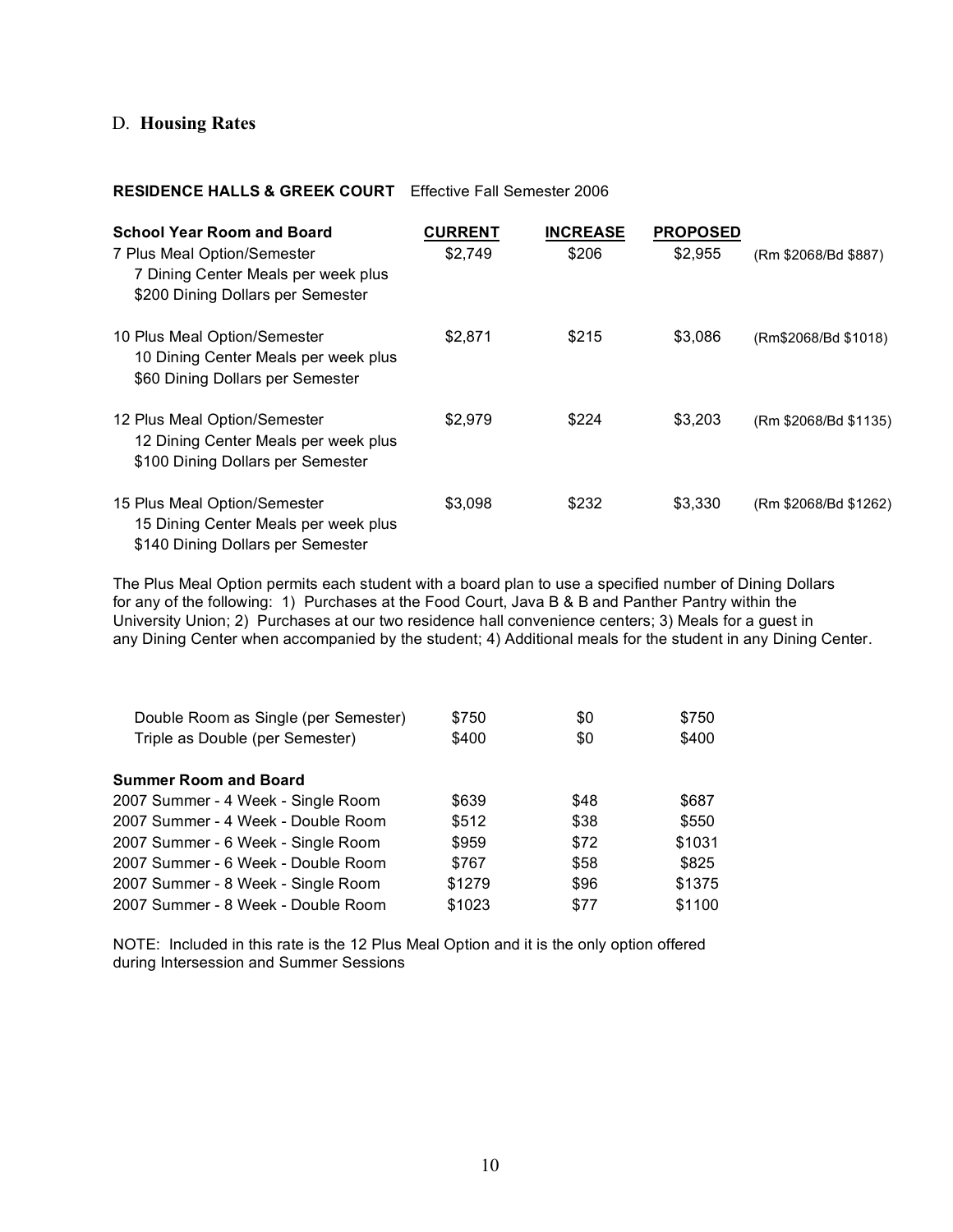## D. **Housing Rates (Cont.)**

#### **UNIVERSITY APARTMENTS (Monthly rates will be effective August 15, 2006.)**

| 9.5 MONTHS:                       | <b>CURRENT</b> | <b>INCREASE</b> | <b>PROPOSED</b> |
|-----------------------------------|----------------|-----------------|-----------------|
| 1 1/2 Room Apartment (efficiency) | \$3,586        | \$108           | \$3,694         |
| 2 Room Apartment (one bedroom)    | \$3,770        | \$114           | \$3,884         |
| Super Efficiency                  | \$3,356        | \$100           | \$3,456         |
| <b>PER MONTH:</b>                 |                |                 |                 |
| 1 1/2 Room Apartment (efficiency) | \$378          | \$11            | \$389           |
| 2 Room Apartment (one bedroom)    | \$397          | \$12            | \$409           |
| Super Efficiency                  | \$353          | \$11            | \$364           |

#### **UNIVERSITY COURT - 2006-2007 Academic Year Rates** (Effective August 15, 2006)

Per resident, per semester, based on double occupancy

|                                          | <b>CURRENT</b> | <b>INCREASE</b> | <b>PROPOSED</b> |
|------------------------------------------|----------------|-----------------|-----------------|
| 2 Bedroom, 1 Bath, No Balcony            | \$2,210        | \$0             | \$2,210         |
| 2 Bedroom, 1 Bath, Balcony               | \$2,344        | \$0             | \$2,344         |
| 1 Bedroom, 1 Bath, Balcony               | \$2,796        | \$0             | \$2,796         |
| 2 Bedroom, 1 1/2 Bath, No Balcony        | \$2,400        | \$0             | \$2,400         |
| 2 Bedroom, 1 1/2 Bath, Balcony           | \$2,487        | \$0             | \$2,487         |
| 1 Bedroom, 1 Bath, No Balcony            | \$2,554        | \$0             | \$2,554         |
| Studio                                   | \$2,093        | \$0             | \$2,093         |
| 3 Bedroom, 1 Bath                        | \$2,824        | \$0             | \$2,824         |
|                                          |                |                 |                 |
| <b>Fall 2006 Semester Only Contracts</b> |                |                 |                 |
| 2 Bedroom, 1 Bath, No Balcony            | \$2,431        | \$0             | \$2,431         |
| 2 Bedroom, 1 Bath, Balcony               | \$2,578        | \$0             | \$2,578         |
| 1 Bedroom, 1 Bath, Balcony               | \$3,076        | \$0             | \$3,076         |
| 2 Bedroom, 1 1/2 Bath, No Balcony        | \$2,640        | \$0             | \$2,640         |
| 2 Bedroom, 1 1/2 Bath, Balcony           | \$2,736        | \$0             | \$2,736         |
| 1 Bedroom, 1 Bath, No Balcony            | \$2,809        | \$0             | \$2,809         |
| Studio                                   | \$2,302        | \$0             | \$2,302         |
| 3 Bedroom, 1 Bath                        | \$3,106        | \$0             | \$3,106         |
|                                          |                |                 |                 |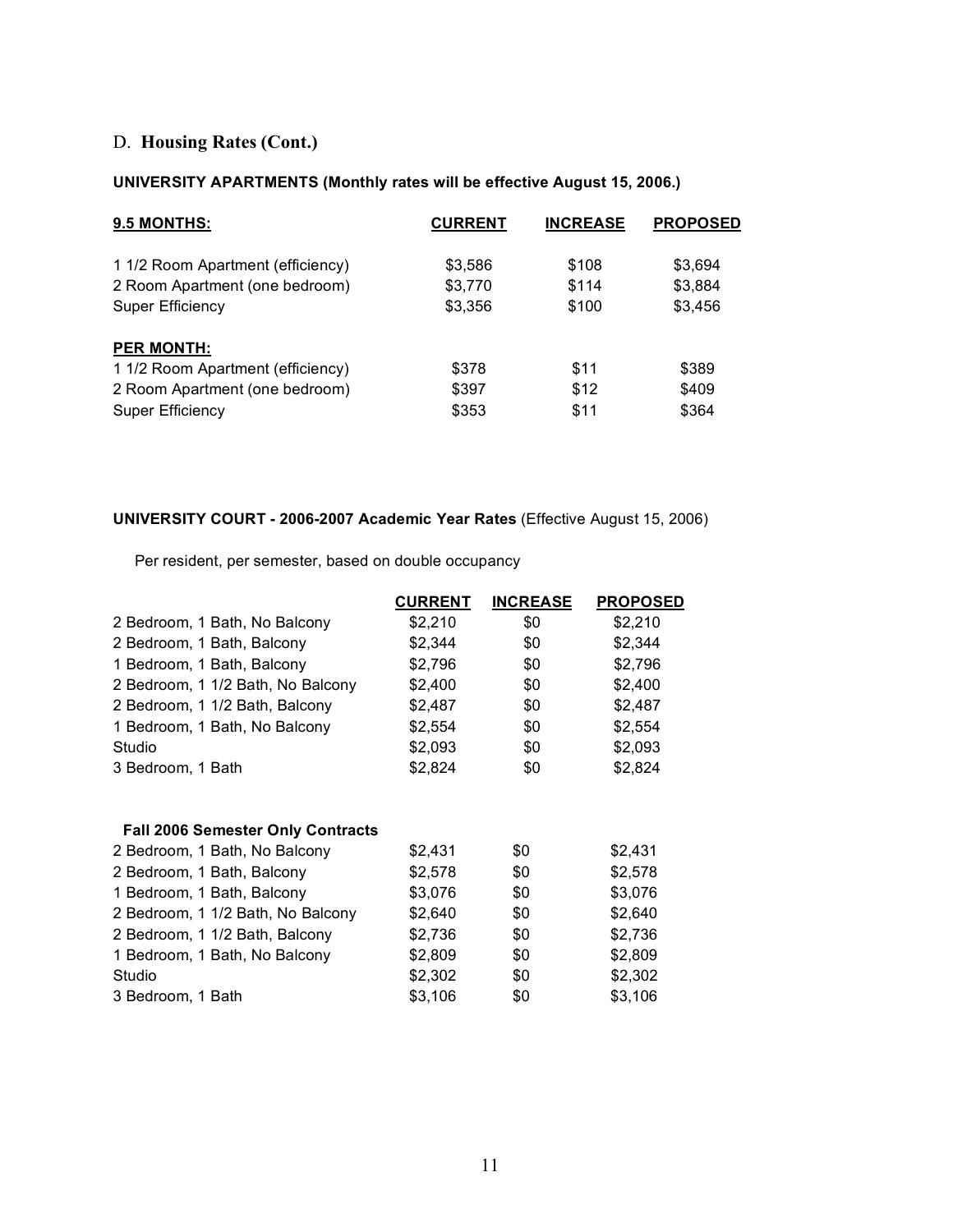## D. **Housing Rates (Cont.)**

#### **Summer 2007 (Effective May 2007)**

| \$416 | \$0 | \$416 |
|-------|-----|-------|
| \$445 | \$0 | \$445 |
| \$447 | \$0 | \$447 |
| \$445 | \$0 | \$445 |
| \$462 | \$0 | \$462 |
| \$416 | \$0 | \$416 |
| \$417 | \$0 | \$417 |
| \$472 | \$0 | \$472 |
|       |     |       |

**It is recommended that the Board of Trustees approve the above room and board rates for FY2007.**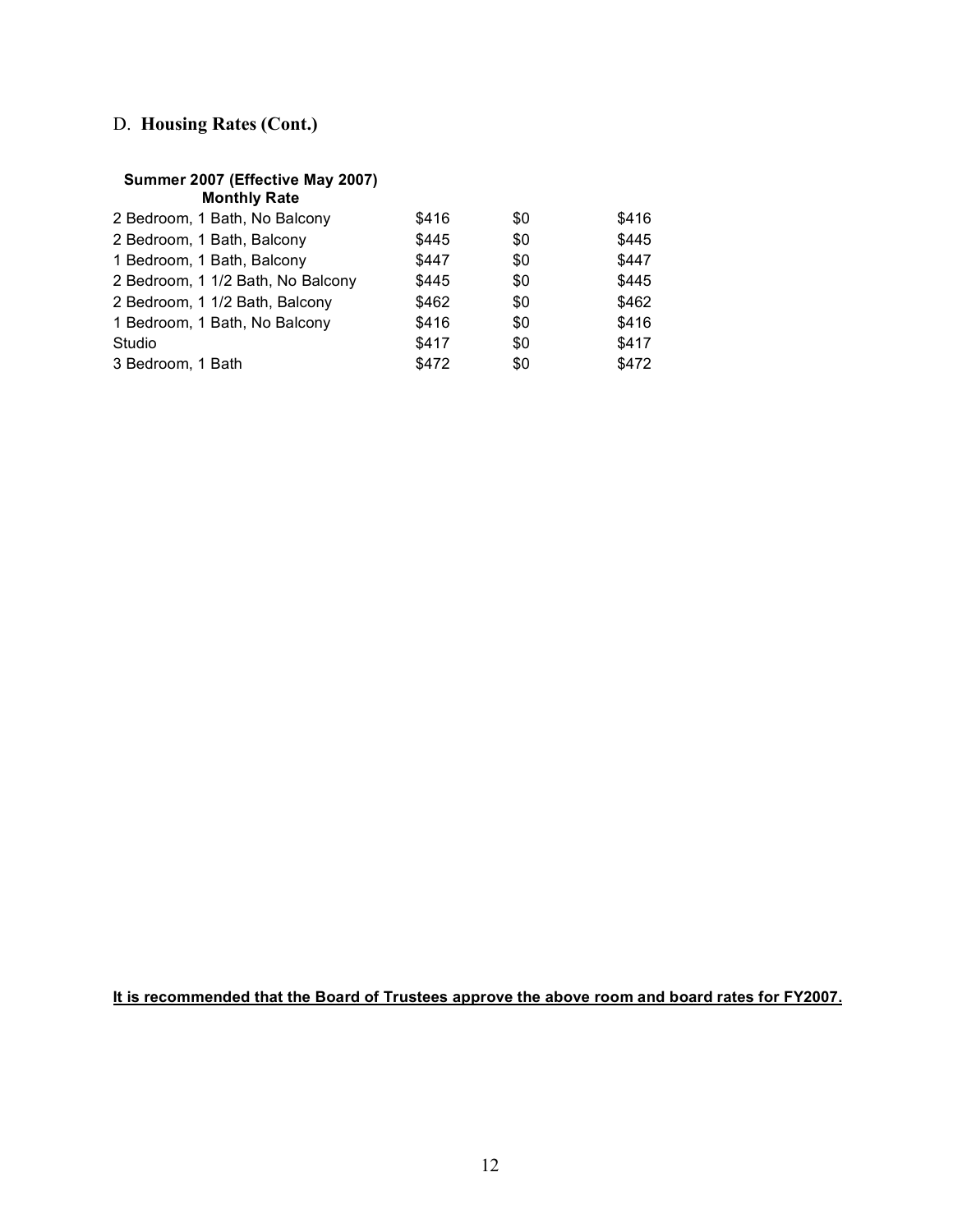# E. **Honorary Degree**

This item will be presented to the Board by addendum at the meeting.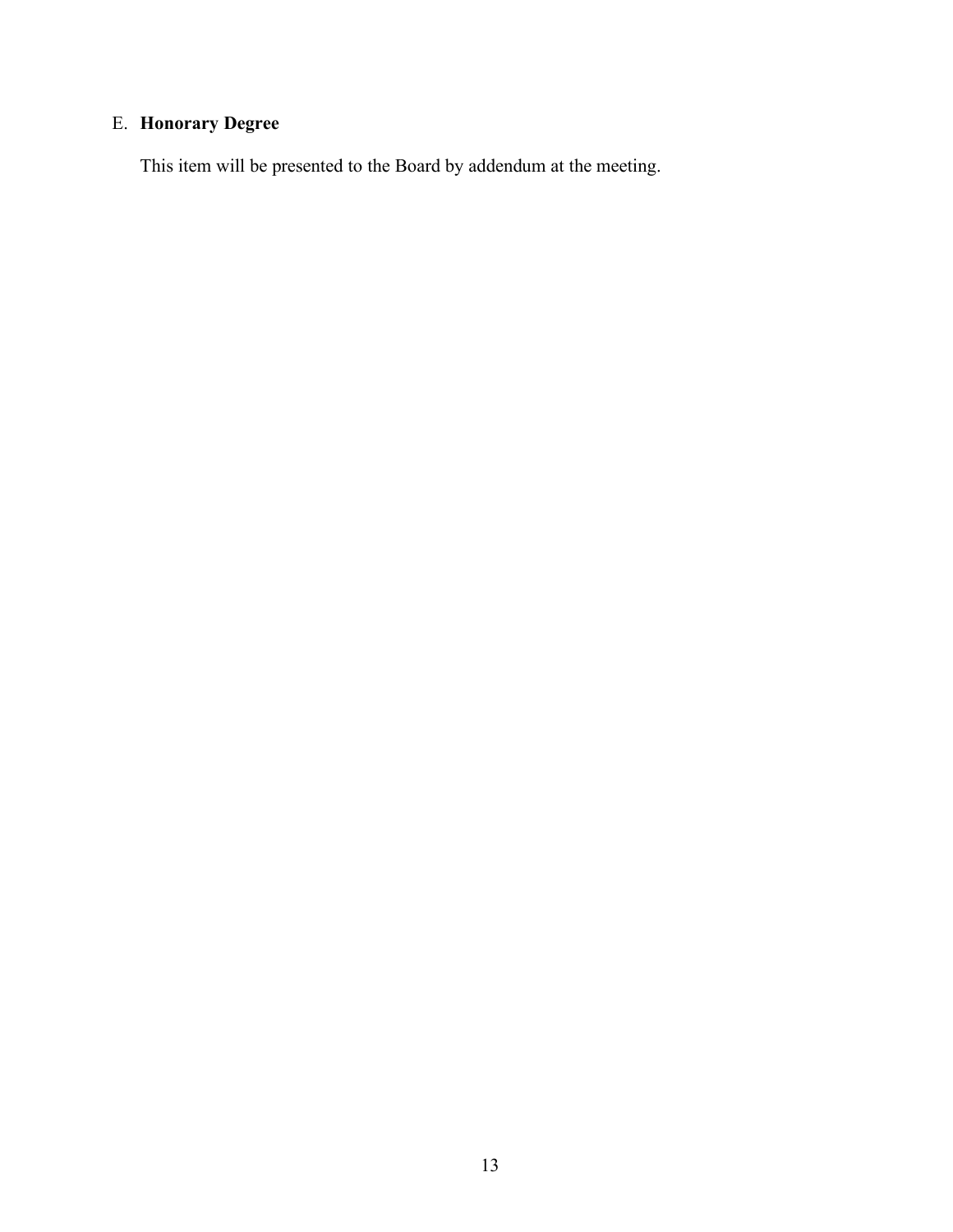# F. **Naming of University Property**

This item will be presented to the Board by addendum at the meeting.

.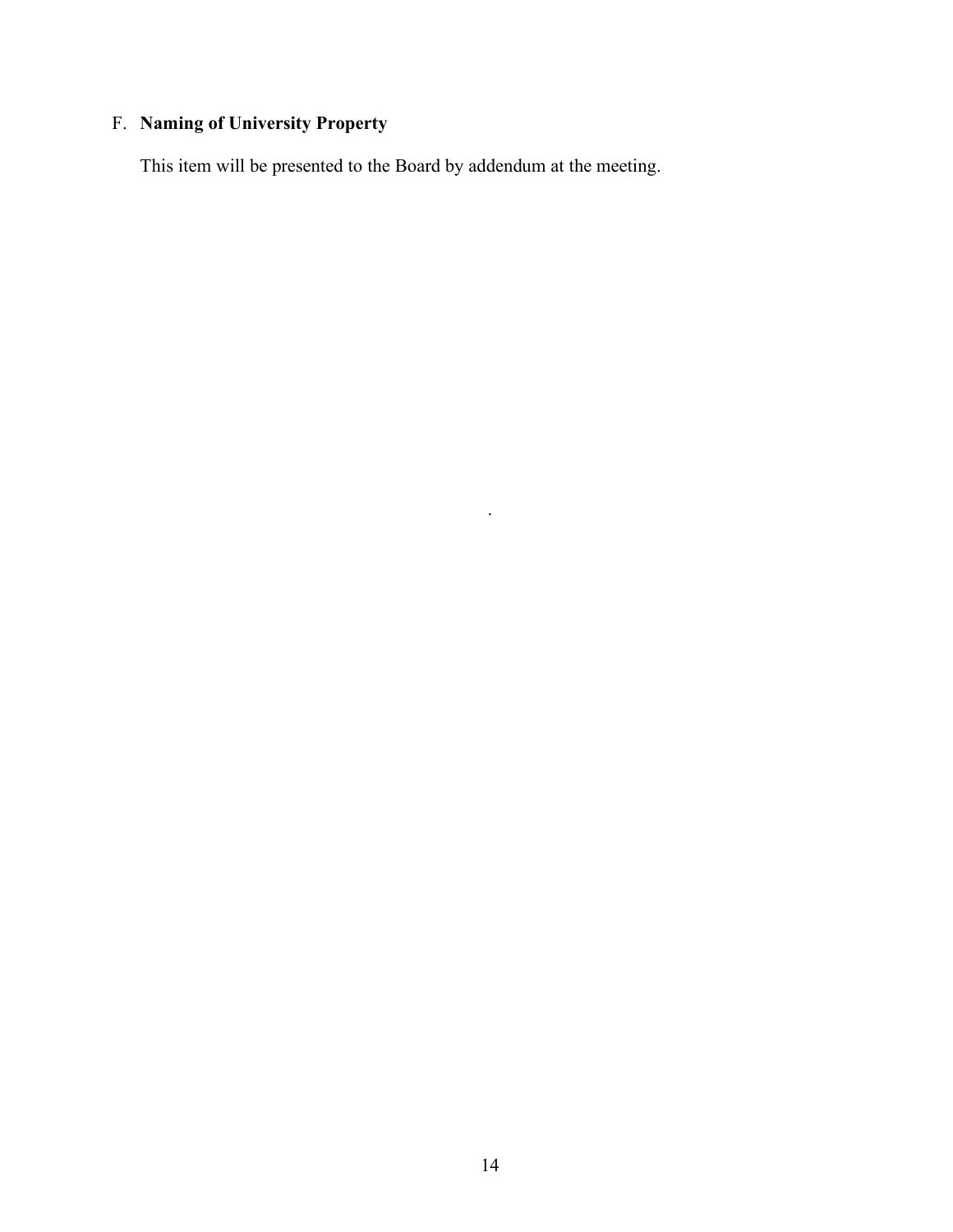## IV. INFORMATION ITEMS

## A. **Update on Campus Construction**

The Board of Trustees will hear a presentation regarding various construction projects taking place on campus.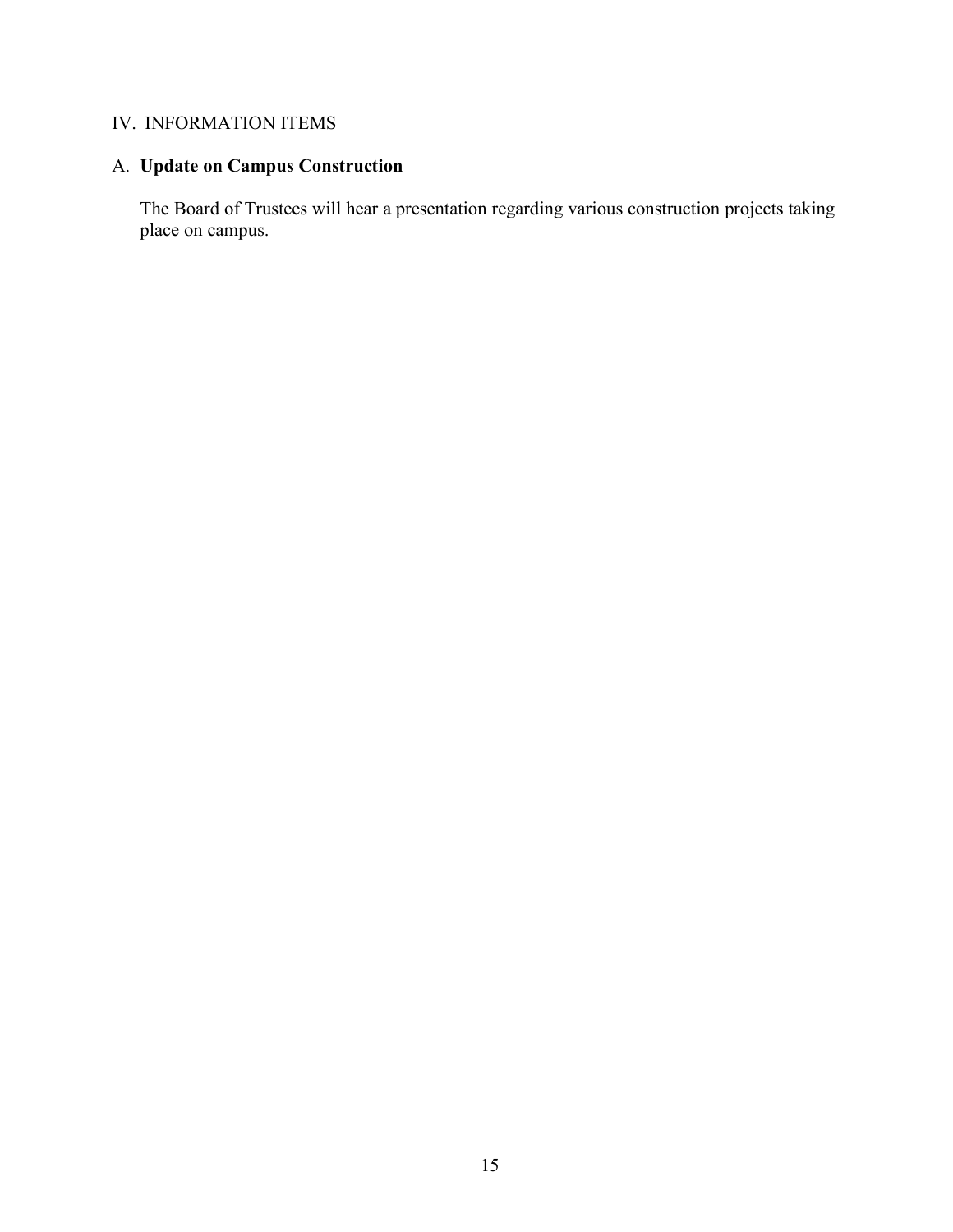### B. **Financial Aid Programs Report**

In fiscal year 2005, 78.8 percent of Eastern's student body received some form of financial assistance – loans, scholarships, grants, tuition waivers and/or employment – from various federal, state and university programs. Financial aid in FY 2005 totaled \$68,863,268 at Eastern; 59.1% came from federal sources, 14.4% from the State, 17.3% from institutional sources and 9.2% from other sources.

|                                              | <b>FY2004</b> | <b>FY2005</b> | <b>Percent</b><br>Change |
|----------------------------------------------|---------------|---------------|--------------------------|
|                                              |               |               |                          |
| <b>Total number financial aid recipients</b> | 9056          | 9180          | 1.4%                     |
| Percent of enrollment receiving aid          | 78.6%         | 78.8%         | 0.2%                     |
| <b>Total dollars received</b>                | \$62,697,276  | \$68,863,268  | 9.8%                     |
| Average amount received by each<br>recipient | \$6,923       | \$7,501       | 8.3%                     |
| <b>Federal programs</b>                      | \$38,114,276  | \$40,725,775  | 6.9%                     |
| <b>Illinois Programs</b>                     | \$9,518,161   | \$9,918,092   | 4.2%                     |
| <b>Other Sources</b>                         | \$4,750,785   | \$6,314,302   | 32.9%                    |
| <b>Institutional Sources</b>                 | \$10,314,054  | \$11,905,099  | 15.4%                    |
| <b>Grants, Scholarships, Waivers</b>         | \$23,423,273  | \$24,544,887  | 4.8%                     |
| Loans                                        | \$34,104,789  | \$38,634,772  | 13.3%                    |
| Total Work                                   | \$5,169,214   | \$5,683,609   | 10.0%                    |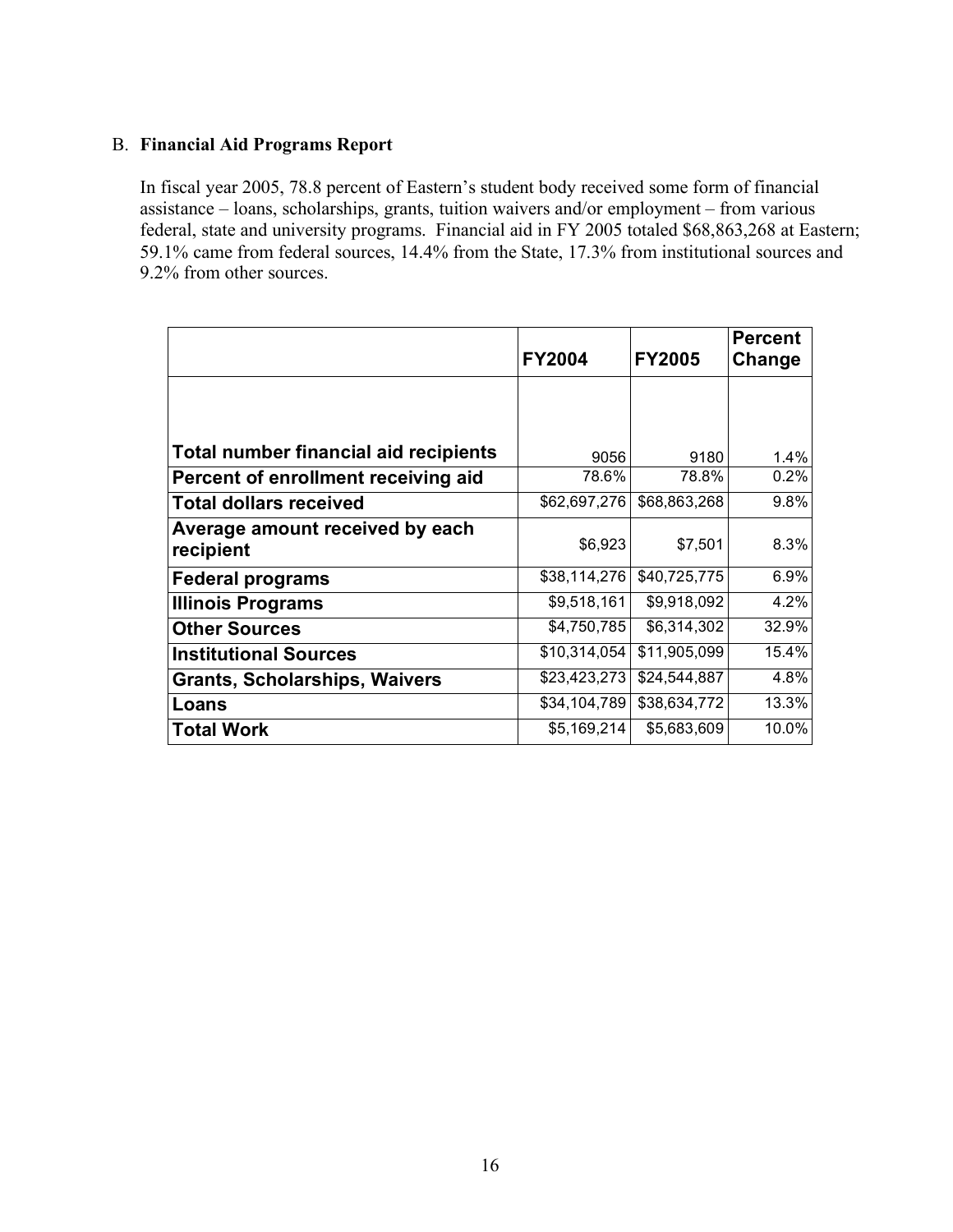# C. **Summary of Purchases \$100,000 - \$249,999**

| <u>Vendor</u>      | Type of Purchase             | <b>Bids</b> | Amount    |  |
|--------------------|------------------------------|-------------|-----------|--|
| Kam Services, Inc. | Asbestos abatement services. |             | \$150,000 |  |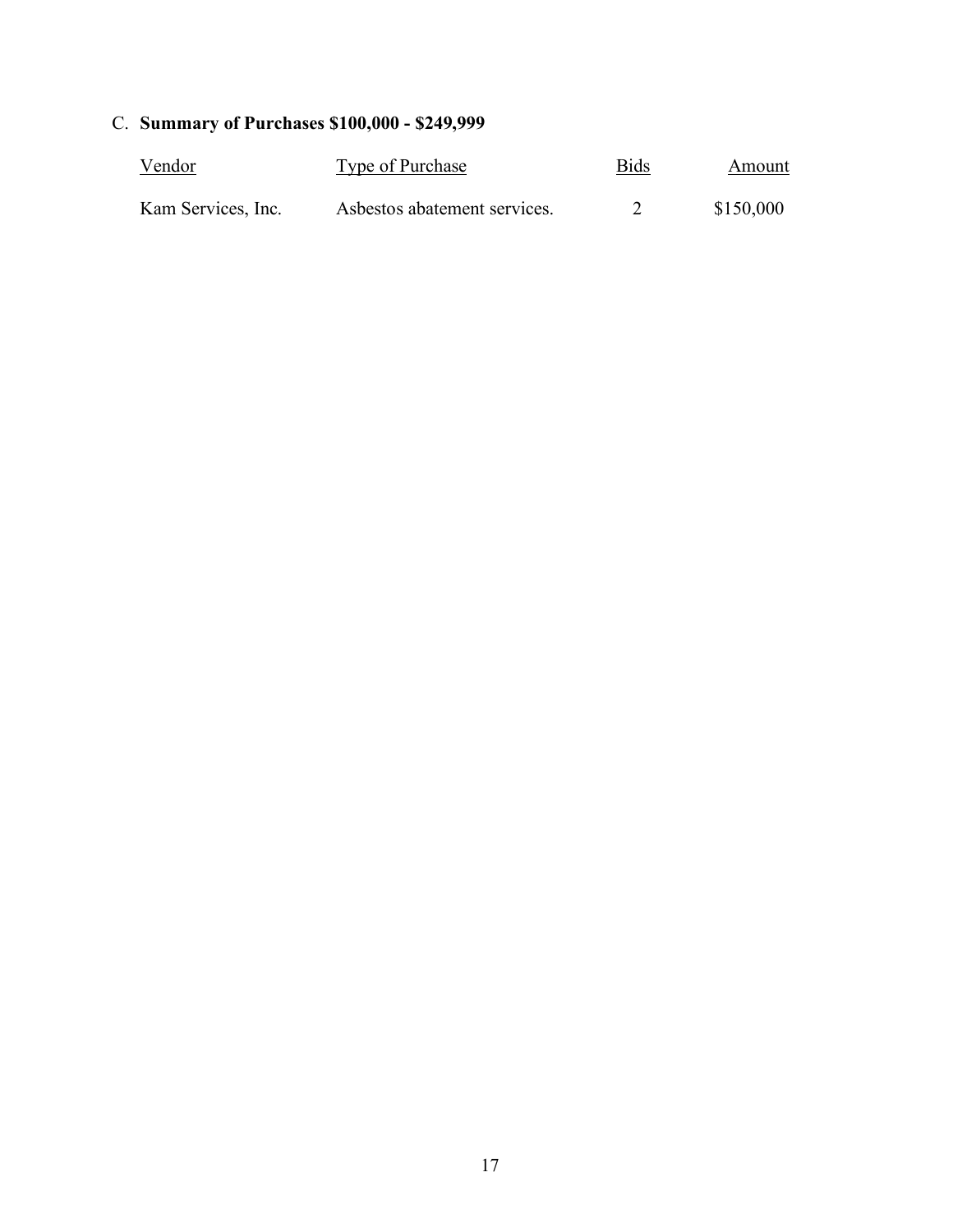## D. **Deposit & Investment Report**

#### **Eastern Illinois University Deposit and Investment Report For the Three Months Ending December 31, 2005**

## **Operating Funds Investment Performance:**

|                                                  | <b>Ouarterly</b>  | <b>Year to Date</b> |
|--------------------------------------------------|-------------------|---------------------|
| Average Daily Cash Balance                       | \$ (2,976,685.28) | $$$ (3,140,807.96)  |
| Average Daily Invested Balance                   | 43,253,915.32     | 40,841,444.31       |
| Net Average Daily Balance                        | \$40,277,230.04   | 37,700,636.35       |
| <b>Total Interest Earned on Investments</b>      | 400,325.46        | 715,587.09          |
| Percentage of Net Average Daily Balance Invested | 107.39%           | 108.33%             |
| Annualized Average Yield                         | $3.94\%$          | 3.77%               |
| Benchmark - 90 Day Treasury Bill                 | 3.89%             | 3.66%               |

Investments are in U.S. treasury notes, government agencies (e.g., Federal Home Loan Bank, FNMA, etc.), money market funds, depository accounts and commercial paper. Earnings rates range from 2.50% to 4.37%

| <b>Endowment Funds Investment Performance:</b>                                    |                        |                | Quarterly     |                | <b>Year to Date</b> |
|-----------------------------------------------------------------------------------|------------------------|----------------|---------------|----------------|---------------------|
| Previous Portfolio Market Value                                                   |                        | $9 - 30 - 05$  | \$481,221.30  | $6 - 30 - 05$  | \$456,373.20        |
| Interest and Dividends Income Reinvested                                          |                        |                | 10,172.93     |                | 12,990.71           |
| Change in Value of Investments                                                    |                        |                | 1,958.01      |                | 23,988.33           |
| Withdrawal                                                                        |                        |                |               |                |                     |
| Service Charges                                                                   |                        |                |               |                |                     |
| Present Portfolio Market Value                                                    |                        | $12 - 31 - 05$ | \$493,352.24  | $12 - 31 - 05$ | \$493,352.24        |
| <b>Total Return on Investments</b>                                                |                        |                | 2.52%         |                | 8.00%               |
| <b>Endowment Funds Asset Allocation - Schwab Institutional Brokerage Account:</b> |                        |                |               |                |                     |
|                                                                                   | Market Value           |                | Market Value  |                |                     |
| <b>Equity Funds:</b>                                                              | $12 - 31 - 05$         |                | $6 - 30 - 05$ |                |                     |
| Vanguard 500 Index                                                                | \$63,680.39            |                | \$55,758.22   |                |                     |
| Vanguard Value Index                                                              | 29,211.42              |                | 31,344.24     |                |                     |
| Vanguard Mid-Cap Index                                                            | 34,625.83<br>36,842.61 |                |               |                |                     |
| Vanguard Small-Cap Index                                                          | 18,319.45              |                | 60,005.41     |                |                     |
| Vanguard Developed Index                                                          | 75,788.75              | 25,108.30      |               |                |                     |
| <b>Vanguard Emerging Markets</b>                                                  | 53,463.81              |                | 49,801.38     |                |                     |
| Pimco Commodity Real Return                                                       | 6,933.39               |                |               | 0.00           |                     |
| DFA US 6-10 Value                                                                 | 9,026.29               |                | 36,355.49     |                |                     |
| DFA Intl Small Company                                                            | 41,060.28              |                | 47,226.87     |                |                     |
| <b>Total Equity Funds</b>                                                         |                        | \$332,109.61   |               |                | \$342,442.52        |
| <b>Bond Funds:</b>                                                                |                        |                |               |                |                     |
| Vanguard Inflation Protected                                                      | 71,577.77              |                |               | 0.00           |                     |
| Vanguard Total Bond Mkt Index                                                     | 71,025.36              |                | 112,908.67    |                |                     |
| <b>Total Bond Funds</b>                                                           |                        | 142,603.13     |               |                | 112,908.67          |
| Other Funds:                                                                      |                        |                |               |                |                     |
| Goldman Sachs Natural Resource                                                    | 6,889.74               |                |               | 0.00           |                     |
| Wilshre Streetracks REIT                                                          | 9,517.50               |                |               | 0.00           |                     |
| <b>Total Other Funds</b>                                                          |                        | 16.407.24      |               |                | 0.00                |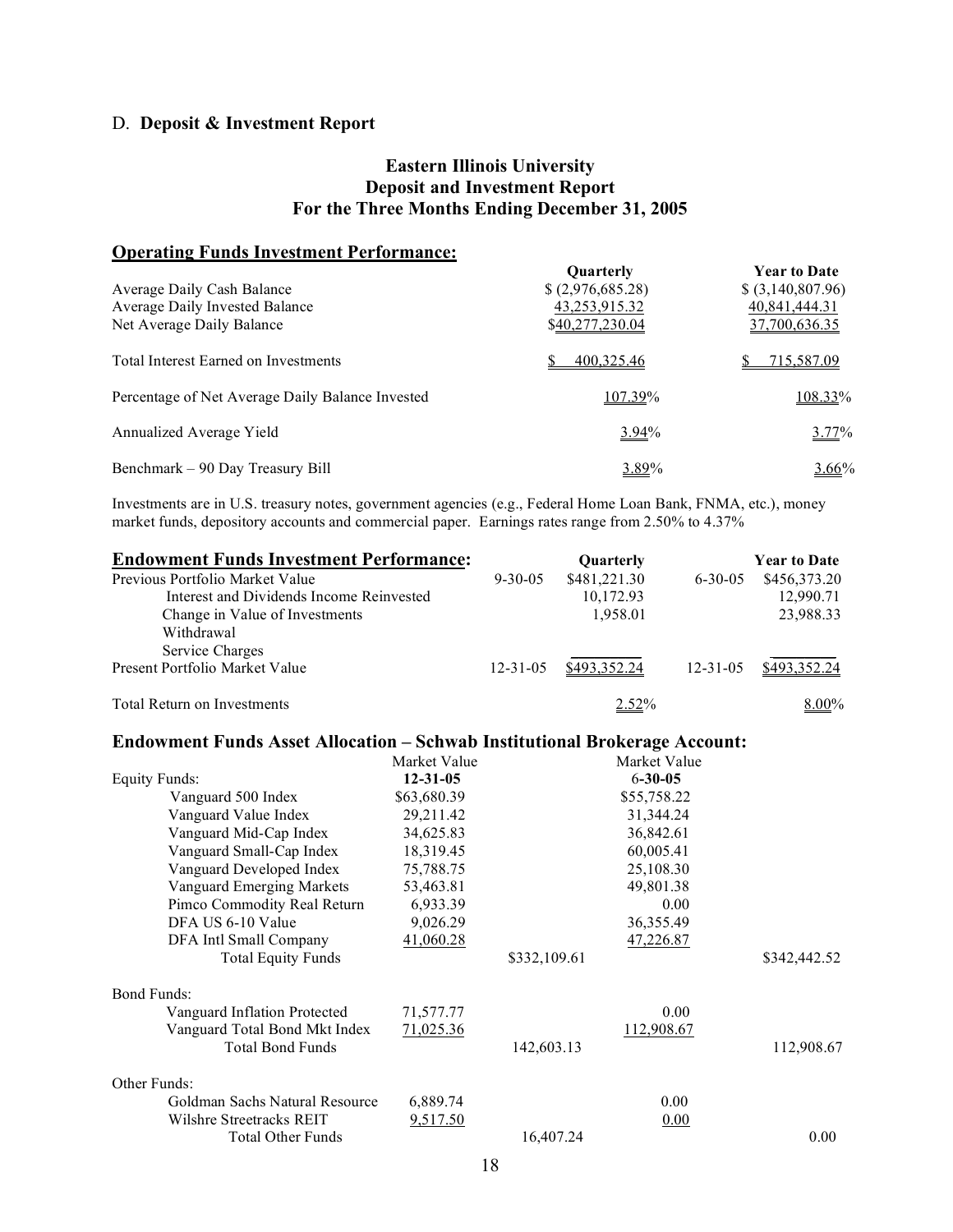# D. **Deposit and Investment Report (Cont.)**

Cash Funds:

| Cash                                         | 18.42    |              |          |              |
|----------------------------------------------|----------|--------------|----------|--------------|
| Schwab Money Market Fund                     | 2,213.84 |              | 1,022.01 |              |
| Total Cash Funds:                            |          | 2.232.26     |          | 1.022.01     |
|                                              |          |              |          |              |
| Total Schwab Institutional Brokerage Account |          | \$493,352,24 |          | \$456,373.20 |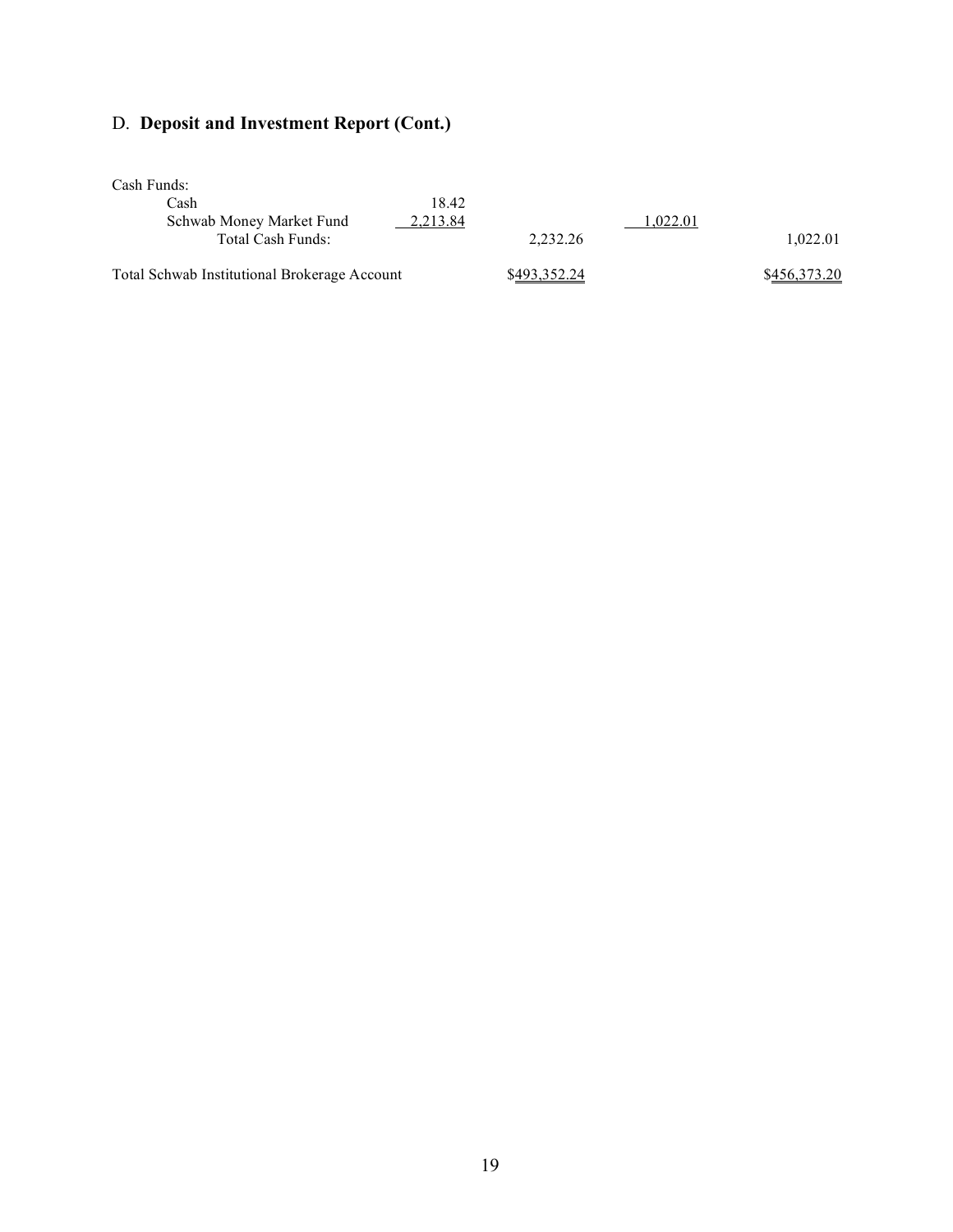## E. **President's Report**

Ms. Brenda Majors, Director of Admissions will make a presentation to the Board regarding Transfer Students.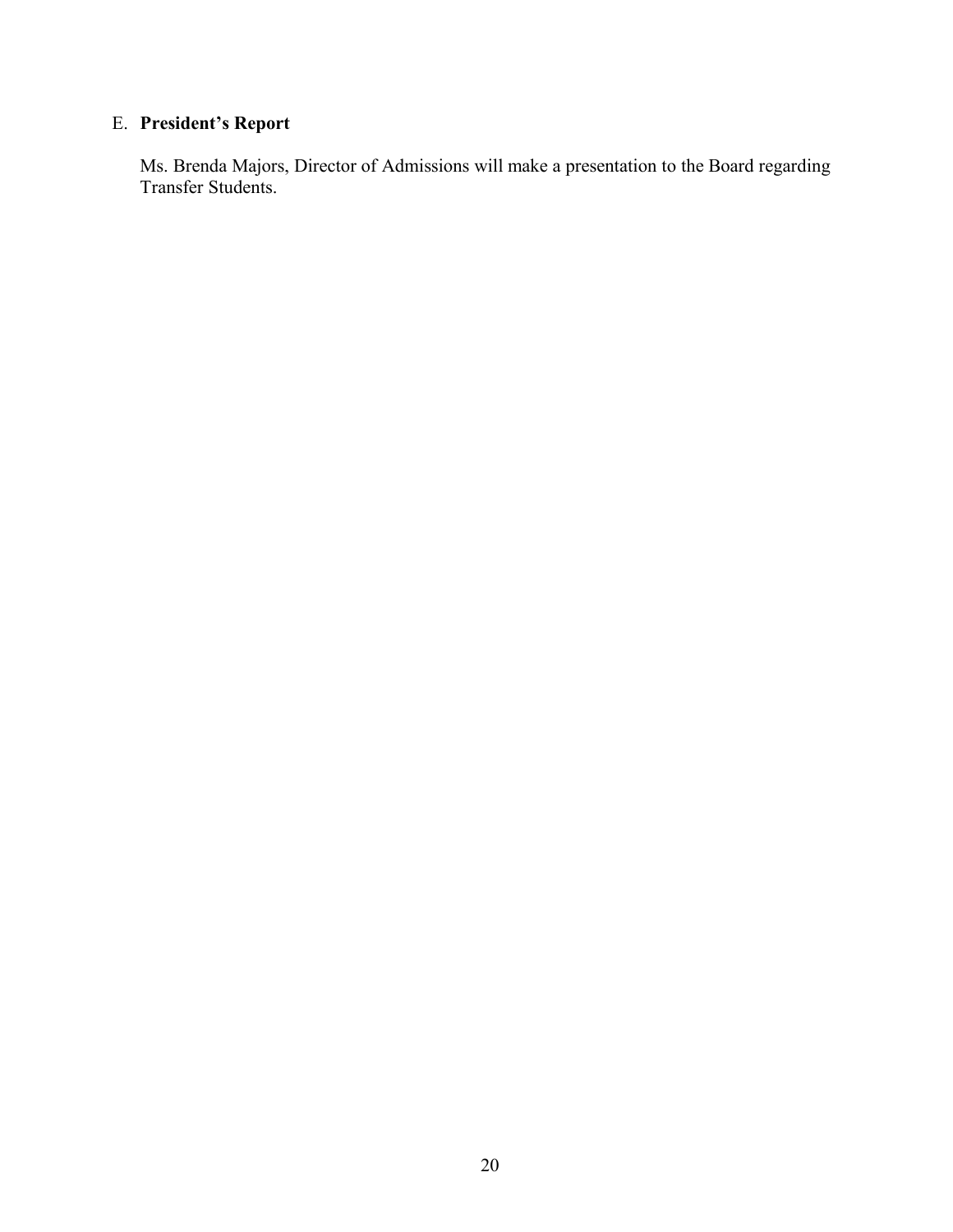# F. **Report from Constituencies**

1. Mr. Ryan Berger – Student Government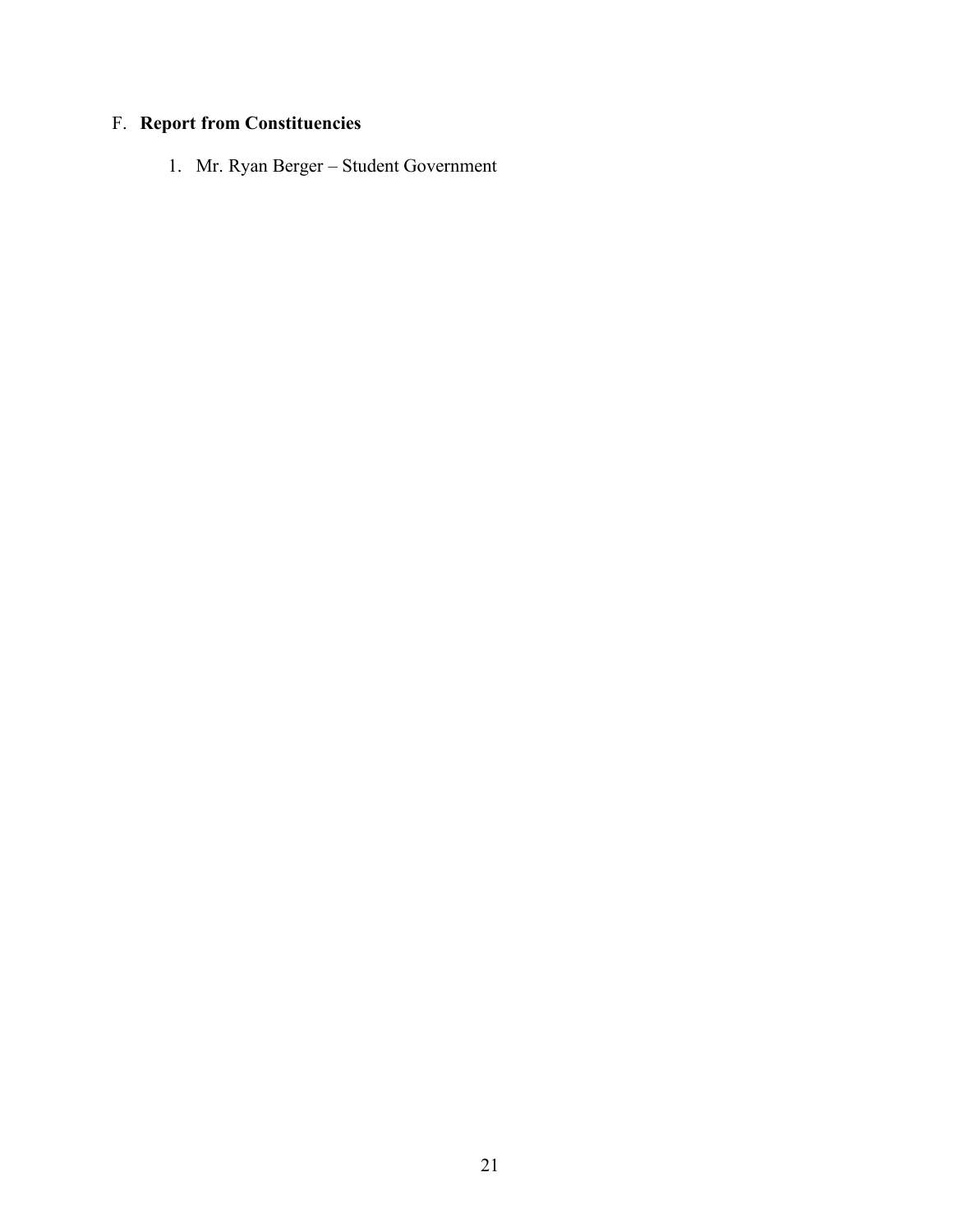## G. **Report from Board Chair**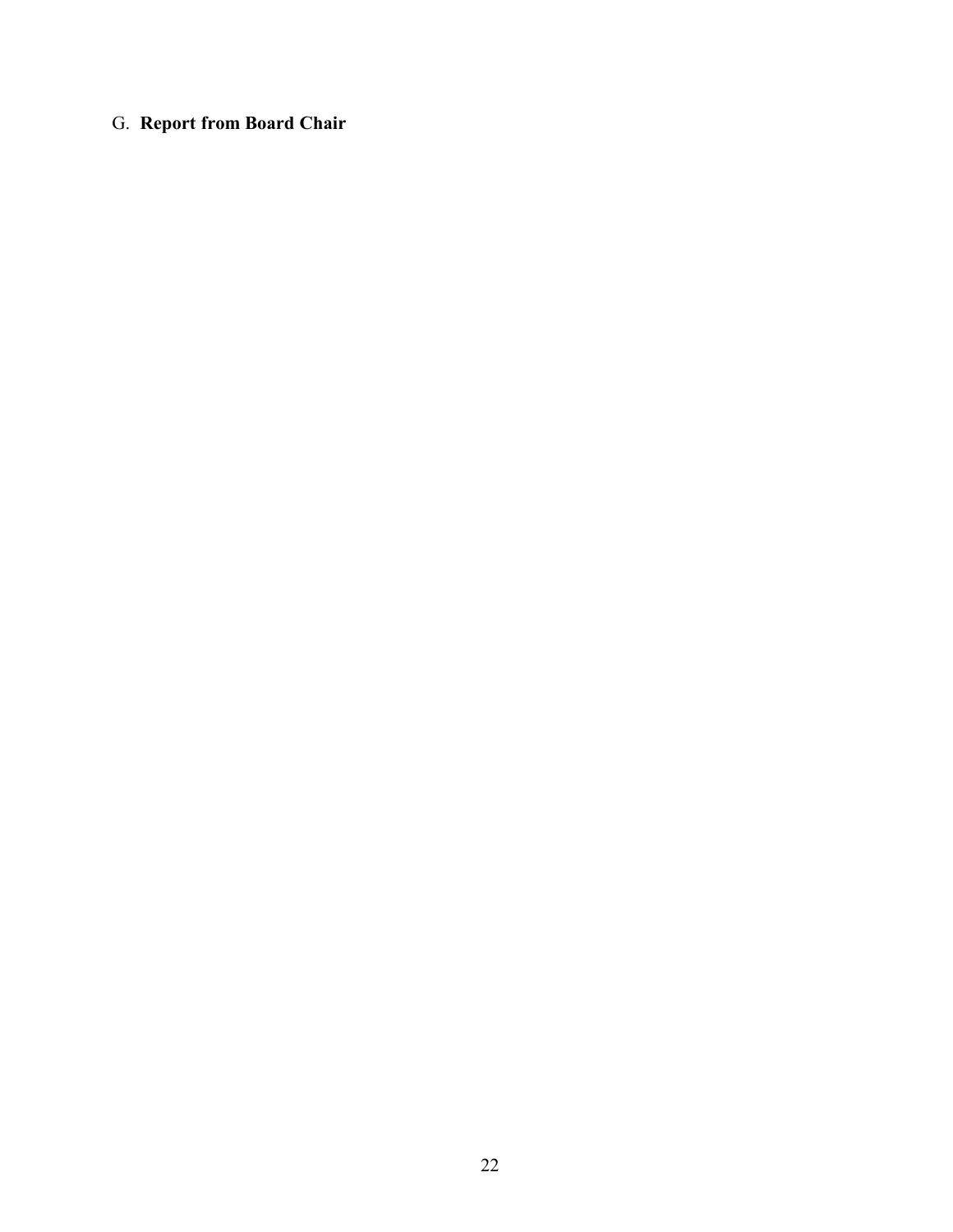## H. **Committee Reports**

#### **Finance/Audit Committee:**

Dr. Robert Webb Mr. William O'Rourke

**Board Relations Committee:** Mr. Roger Kratochvil

## **Executive/Planning Committee:**

Ms. Julie Nimmons Mr. Don Yost

## **Academic and Student Affairs Committee:**

Mr. Leo Welch Mr. Andrew Berger

## **Board Regulations Committee:**

Mr. Leo Welch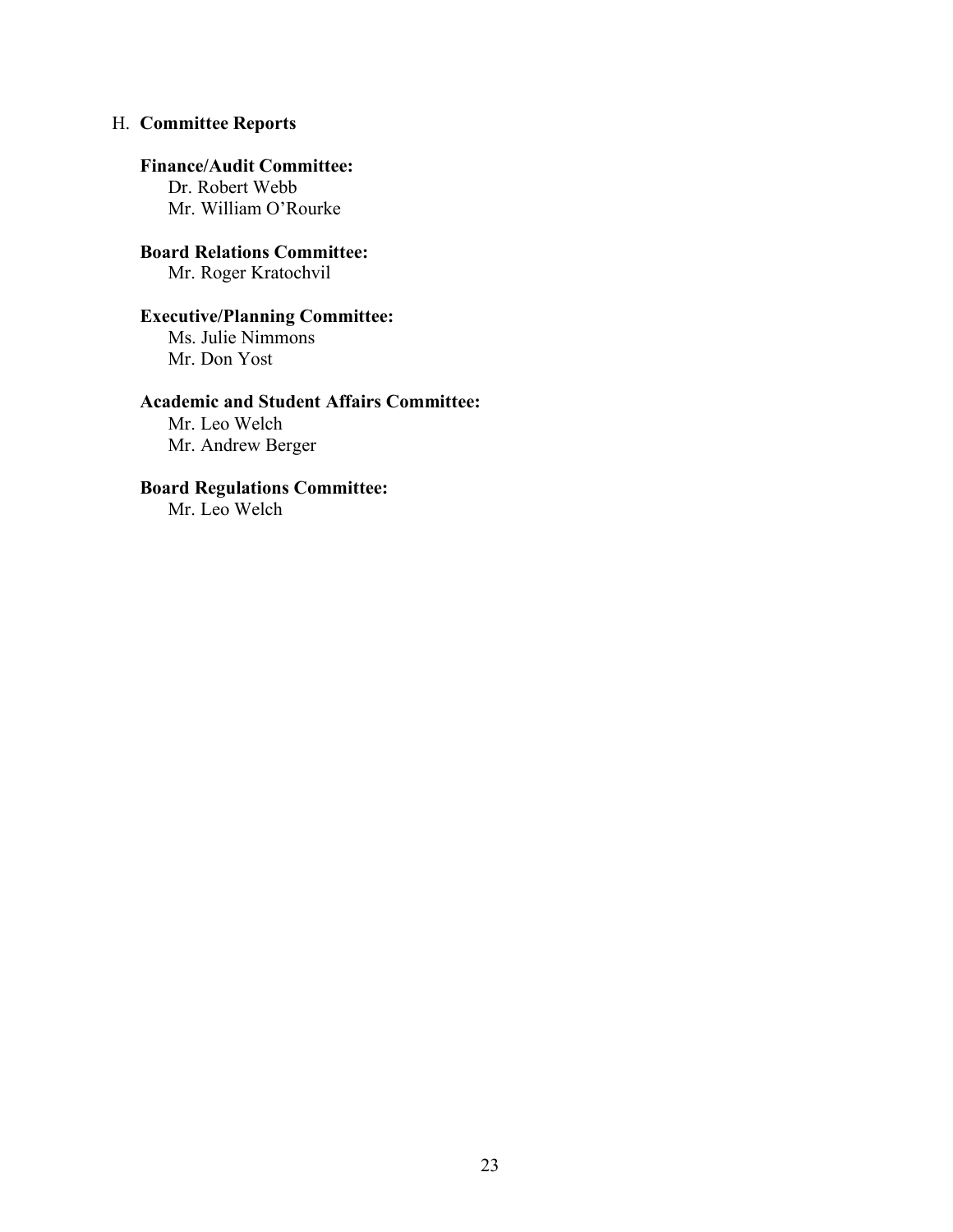## I. **Other Matters**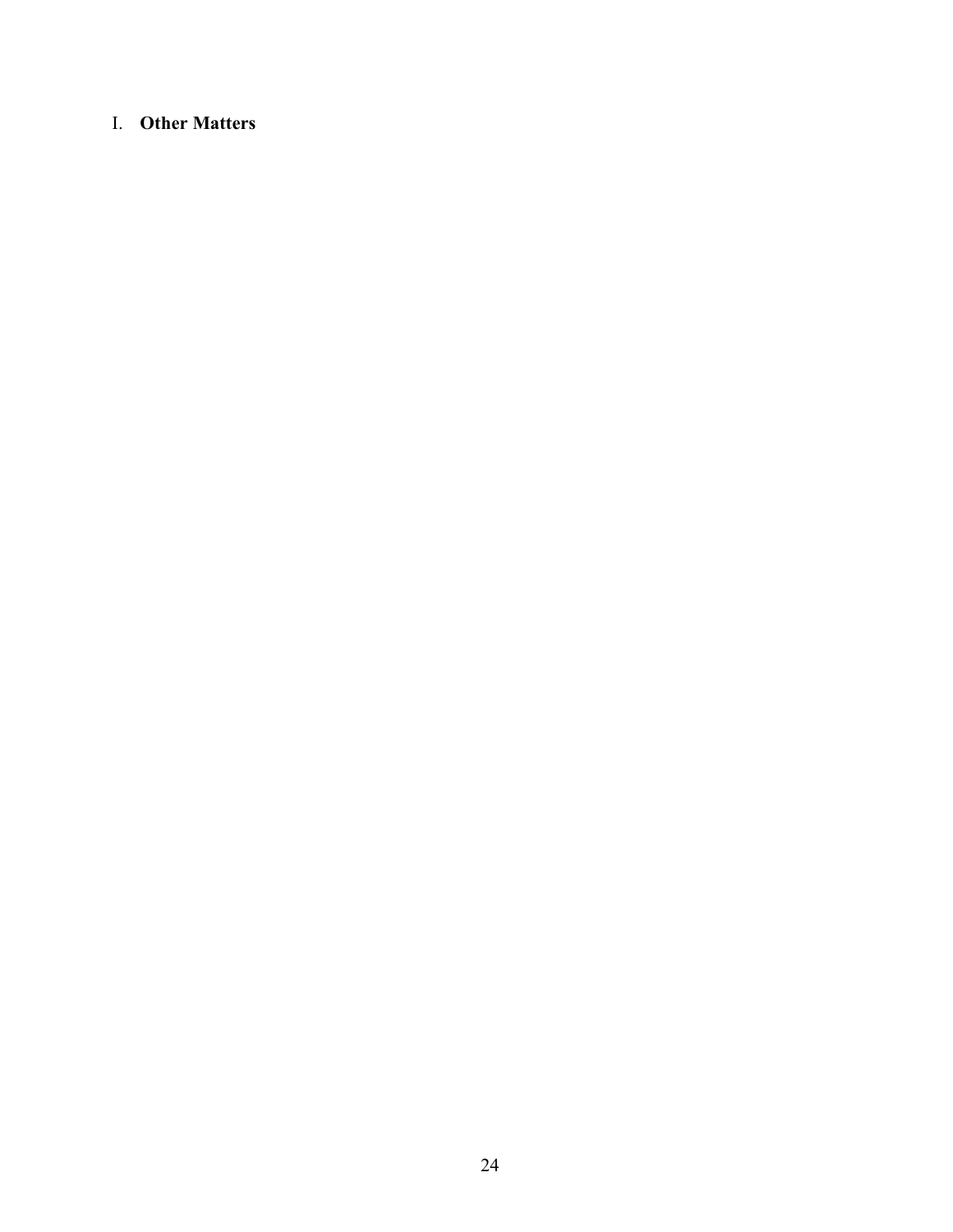## J. **Public Comment**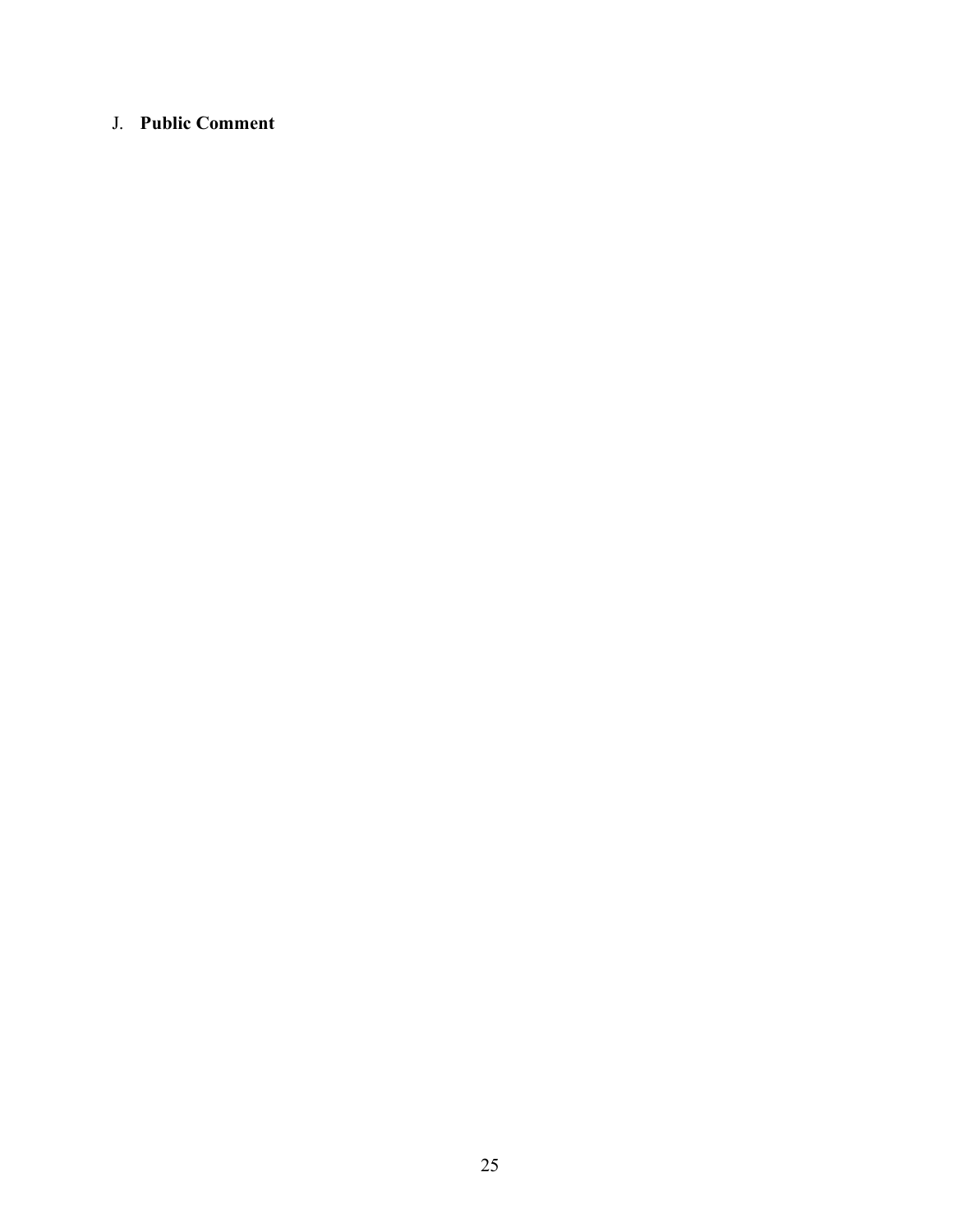## K. **University Highlights**

## AROUND CAMPUS

**Doudna Project Architect Wins Prestigious Award.** Antoine Predock, architect for the Doudna Fine Arts Center expansion, has received the American Institute of Architects' Gold Medal. Past winners of the elite honor include Thomas Jefferson, Frank Lloyd Wright and I.M. Pei. The Doudna Fine Arts Center is scheduled to be completed in the summer of 2007. The building makes generous use of angles, with an abundance of glass and copper. "Charleston and Eastern Illinois University are not used to seeing architecture of this level," Jeffrey Lynch, associate dean of the EIU College of Arts and Humanities, told the *Charleston Times-Courier*. "Frankly, we're lucky to catch him (Predock) on his ascendancy."

**EIU Receives Rare Copy of Newest Hubble Telescope Image.** EIU is one of 72 institutions in the world to own a copy of one of the largest and most magnificent images ever taken by the Hubble Space Telescope. The image provides a breathtaking view of the Orion Nebula, with never-beforeseen features of the star-forming region. Just hours after NASA revealed the image to an international audience last month, EIU officials unveiled the university's 4-foot-by-4-foot poster. The poster is displayed in the Physical Science Building alongside photographs taken from EIU's own observatory, including a time-lapse picture of the Orion Nebula at almost the same scale as the Hubble image. EIU's observatory played a direct role in allowing the university to secure the image. The posters were released to institutions providing outreach education, such as the public viewings held monthly at the observatory.

**Toys for Tots Benefits Hundreds of Children.** More than 700 local children received toys from the 2005 Toys for Tots campaign, hosted by EIU. Graduate student Tony Kwiatkowski spearheaded the efforts to bring the university and the Coles County area community together to brighten the holiday season for hundreds of youngsters. Volunteers collected 2,163 items, surpassing last year's collection of 1,312. In addition, the group collected 270 used toys and 320 books. Two university student groups' fund-raising efforts resulted in more than \$600 in financial assistance.

## FACULTY/STAFF HAPPENINGS

**Roche Named General Manager of WEIU.** Denis Roche was named general manager of WEIU television and radio on Jan. 1, after a year on the job in an interim capacity. Roche has led the conversion of WEIU-TV to digital transmission capability, which should become apparent to the public when the service goes live in February. He is proud that the stations' top-notch quality benefits the students. "We are, I think, one of the top two or three schools in the country for broadcast news," Roche said. "Anything you want to learn in television and radio, you can be trained in here."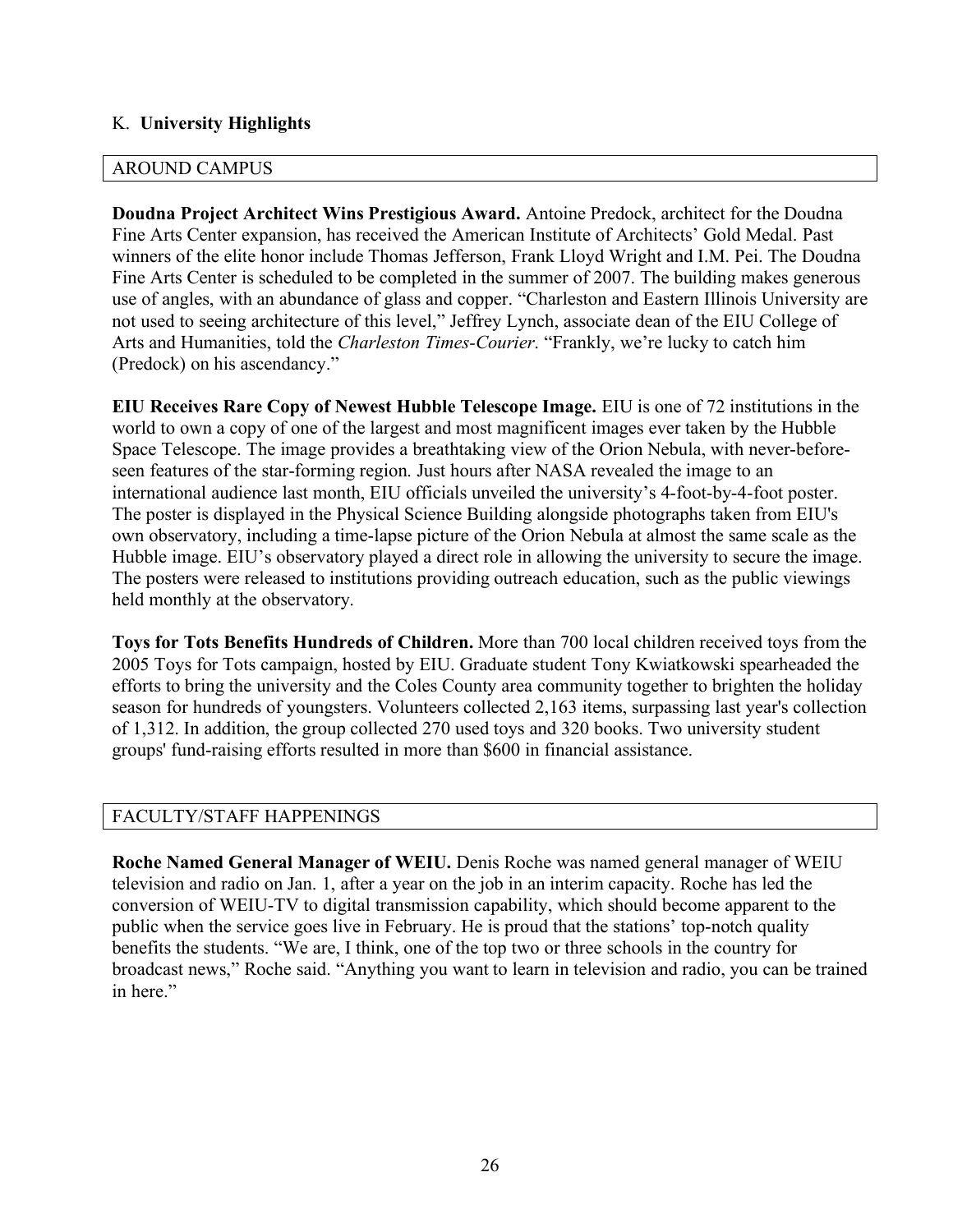## K. **University Highlights (Cont.)**

#### STUDENT SPOTLIGHT

**Education Major Becomes Pageant's National Spokesmodel.** EIU junior education major Tina Groff has received the title of national spokesmodel in the National American Miss Pageant, based on her communication skills. The organization's events "are not at all like typical 'beauty' pageants," according to its Web site. "In fact, (the) majority of the scoring in our pageant is based on communication. Good communication and presentation skills are what we want to recognize and encourage." Groff plans to eventually complete a master's degree in educational administration and become a school principal.

**Martin Luther King Jr. Honored.** Nearly 200 people participated in EIU's annual tribute to Martin Luther King Jr. on Jan. 16. The annual event included a candlelight march from Thomas Hall to the Martin Luther King Jr. University Union, where speakers included Jeff Collier, former president of the Black Student Union and former member of the Student Senate. Collier was instrumental in the creation of the timeline of King's life that was placed in the union last year.

## ALUMNI ACHIEVEMENTS

**Three EIU Alumni Lead NFL Teams.** EIU has recently garnered much attention in the world of the National Football League, as three alumni are serving as head coaches and two others as assistant coaches. In January, former EIU All-American quarterback Sean Payton '87 was named head coach of the New Orleans Saints, and Brad Childress '88 was hired as head coach of the Minnesota Vikings. Payton, who still holds 11 passing records at EIU, was most recently assistant head coach with the Dallas Cowboys. Childress had been offensive coordinator for the Philadelphia Eagles. Mike Shanahan '74, head coach of the two-time Super Bowl champion Denver Broncos, was a quarterback with the Panthers in the early 1970s, and then returned as offensive coordinator for the EIU team that won the 1978 NCAA Division II National Championship. In January, Shanahan hired his college roommate and former New York Jets offensive coordinator, Mike Heimerdinger '74, as assistant head coach in Denver. Also on the NFL sidelines from EIU is Randy Melvin '81, a member of EIU's 1978 championship team, who is the defensive line coach for the Cleveland Browns.

#### FOCUS ON ATHLETICS

**EIU Teams Record Impressive GPAs.** Eleven EIU athletic teams topped 3.0 grade point averages (on a 4.0 scale) for the fall semester. Women's tennis led with a 3.54 GPA, followed by men's golf, women's soccer, women's basketball, softball, women's golf, volleyball, women's track, women's swimming, men's cross country and women's cross country. Fifty-two percent of the 477 studentathletes earned a GPA of more than 3.0, including 43 student-athletes who recorded GPAs of 4.0. Each team had at least one-third of its student-athletes over 3.0.